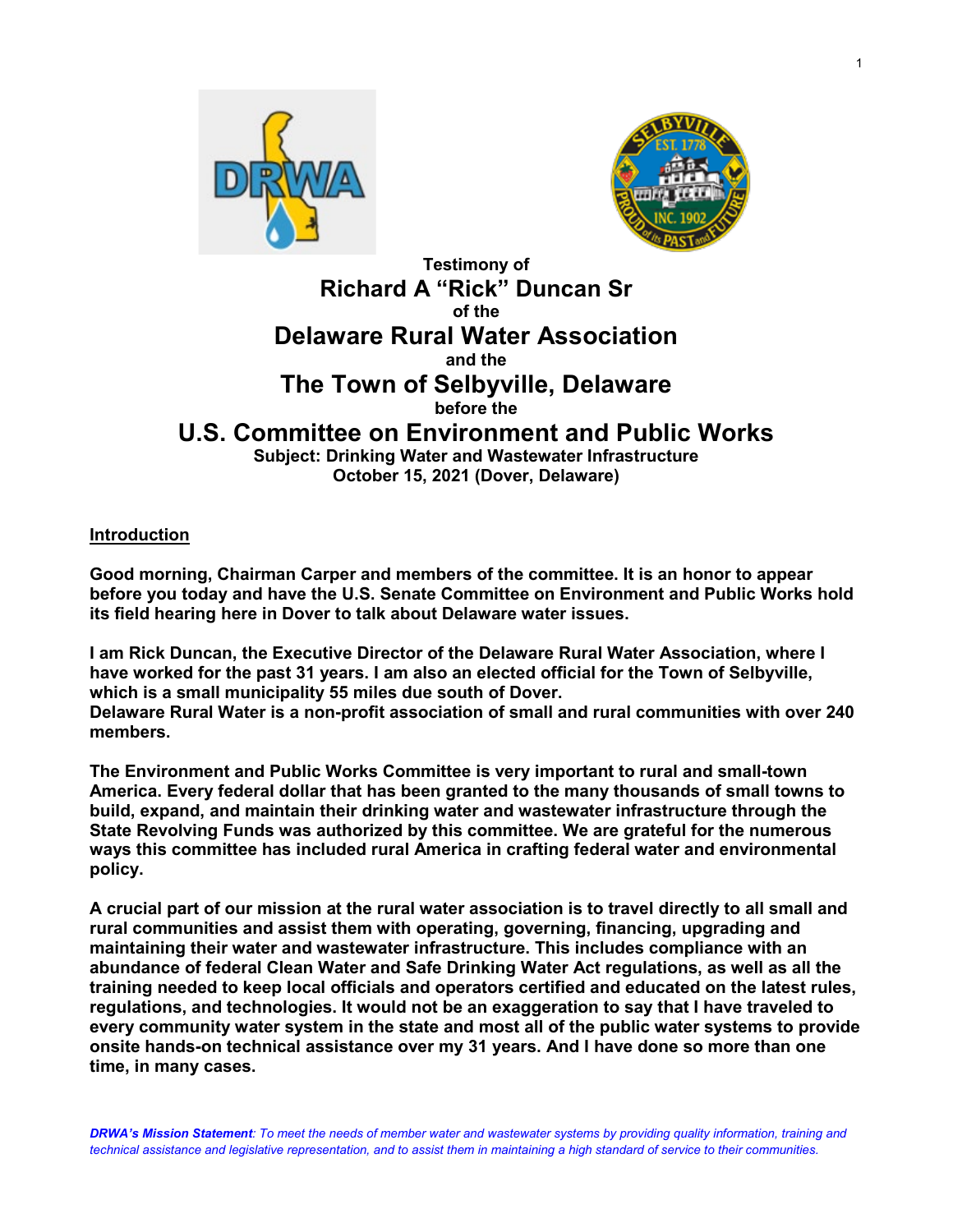**Delaware has 482 public water systems, of which 207 are community water systems. Only three of these water utilities serve populations of over 100,000 persons, and only 34 serve a population between 3,300 and 10,000 persons. That means 448 of the total 482 public water systems serve fewer than 3,300 persons. I have included the entire database of Delaware public water systems with my written statement. My town "Selbyville" is one of the communities serving fewer than 3,300 persons.**

| Population<br>Size<br>Category | $= 500$         |                               | 501-3.300       |                               | 3,301-10,000    |                               | 10,001-100,000  |                               | >100.000        |                               | # of<br><b>Systems</b> | Population<br>Served<br>Count |
|--------------------------------|-----------------|-------------------------------|-----------------|-------------------------------|-----------------|-------------------------------|-----------------|-------------------------------|-----------------|-------------------------------|------------------------|-------------------------------|
|                                | # of<br>Systems | Population<br>Served<br>Count | # of<br>Systems | Population<br>Served<br>Count | # of<br>Systems | Population<br>Served<br>Count | # of<br>Systems | Population<br>Served<br>Count | # of<br>Systems | Population<br>Served<br>Count |                        |                               |
| <b>PWS</b><br>Type<br>Code     |                 |                               |                 |                               |                 |                               |                 |                               |                 |                               |                        |                               |
| <b>CWS</b>                     | 127             | 23.786                        | 43              | 55.601                        | 18              | 114.045                       | 16              | 385.673                       | 3               | 417.346                       | 207                    | 996,451                       |
| <b>NTNCWS</b>                  | 81              | 9.173                         | 12 <sub>1</sub> | 15.918                        |                 |                               |                 |                               |                 |                               | 93                     | 25,091                        |
| <b>TNCWS</b>                   | 159             | 20,217                        | 23              | 19,412                        |                 |                               |                 |                               |                 |                               | 182                    | 39,629                        |
| Grand<br>Total                 | 367             | 53.176                        | 78              | 90,931                        | 18              | 114.045                       | 16              | 385,673                       | 3               | 417.346                       | 482                    | 1,061,171                     |

#### **Environmental Protection Agency (EPA) SDWIS Database (2021 third quarter)**

SUBMISSIONYEARQUARTER is equal to 2021Q3 and PRIMACY AGENCY CODE is equal to DE and NPM\_CANDIDATE is equal to / is in Y

#### **The Rural and Small Community Dilemma**

**GPRA Inventory Summary Report** 

**Small and rural communities have more difficulty affording public drinking water and wastewater service due to lack of population density and lack of economies of scale. This challenge is compounded by the fact that rural communities have lower average median household incomes and often have higher rates of poverty. Likewise, we have a much more challenging time complying with our federal Clean Water Act permits and Safe Drinking Water Act (SDWA) regulations and operating complex wastewater treatment systems due to the lack of technical resources in small communities. While we have fewer resources, we are regulated in the exact same manner as a large community - and often operate similar complex treatment systems that are smaller in scale but no less sophisticated to operate and troubleshoot. Many small communities have only one operator with multiple duties, not just water treatment while a large community may have a team of technical experts including engineers, chemists, and highly trained operators - all as part of their full-time staff.**

#### **Thank You for Authoring the Drinking Water Infrastructure Act of 2020 (DWIA)**

**On behalf of all communities in all the states, thank you, Senators Carper and Capito, for crafting and passing (in the Senate) the "Drinking Water and Wastewater Infrastructure Act." We enthusiastically support enactment of the bill and appreciate the many helpful and beneficial provisions for rural America in your water legislation. Your legislation includes numerous beneficial provisions such as the expansion of technical assistance, subsidized funding initiatives within the state revolving funds targeted to the communities with the greatest need, new targeting of funding assistance to disadvantaged communities, etc. We also appreciate the fact that your legislation does not include any new federal unfunded mandates on local governments. Moreover, we are grateful for your attention to enhancing the technical assistance authorizations under the SDWA and CWA.** 

**We look forward to working with you on the following water policy issues of mutual concern: enhanced technical assistance including rural environmental justice, sustainability of water**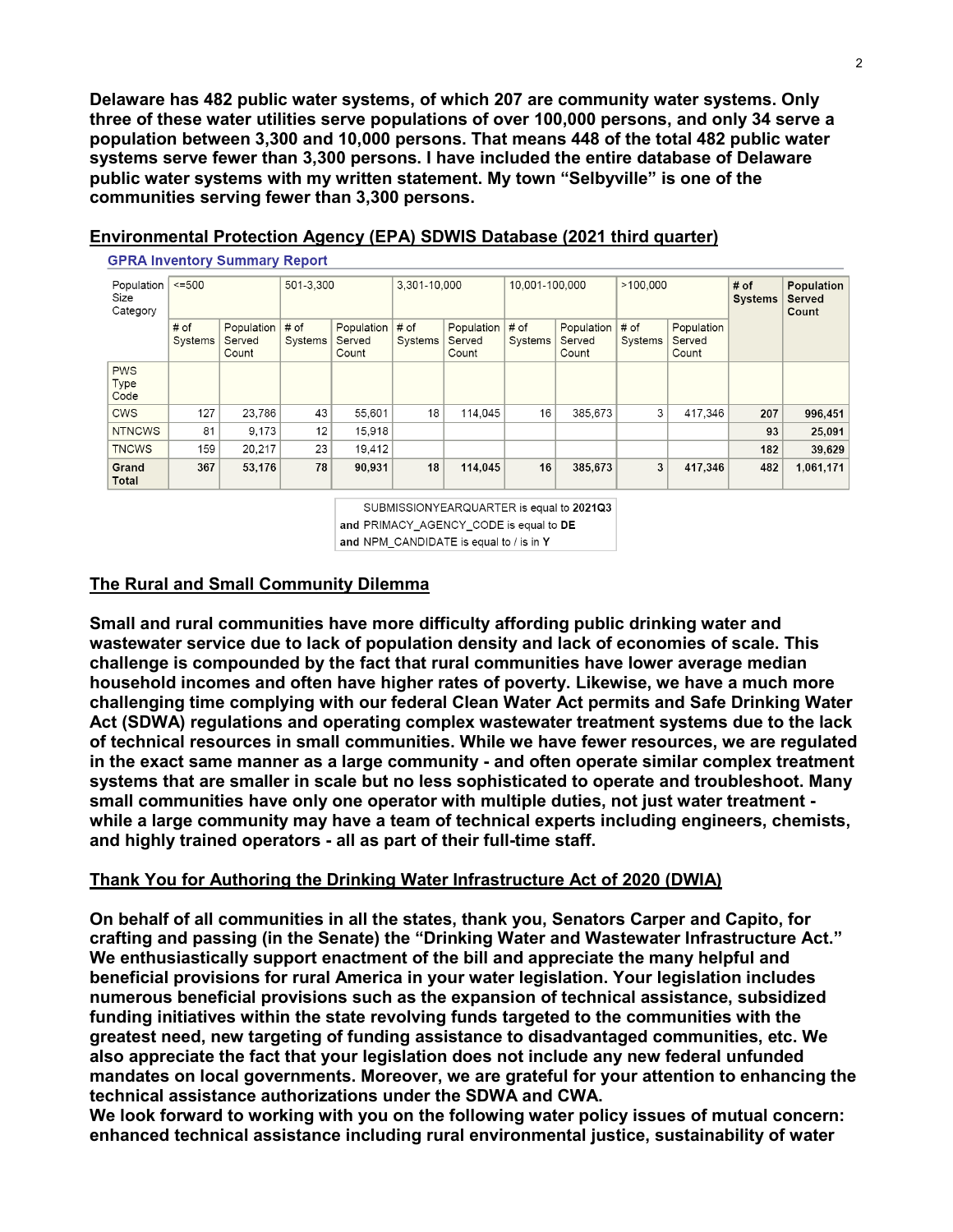**infrastructure, resilience to extreme weather, protecting the public and environment from PFAS contamination, compliance with the new Lead and Copper Rule Revisions, reducing nutrient concentrations into source waters and sources of drinking water, improving the country's water workforce, defending against cyberattacks on the water supply, supporting regionalization of small water systems when appropriate, limiting water service disconnections on vulnerable customers, and other issues. The rural water circuit rider approach presents the most successful model for advancing our shared priority water initiatives.**

#### **Thank You for the American Rescue Plan Act**

**The Town of Selbyville and the other small municipalities in Delaware would like to sincerely thank Congress for the funding we received under the \$1.9 trillion (of which \$19.5 is reserved for communities with fewer than 50,000 persons) COVID-19 Stimulus Package, otherwise known as the American Rescue Plan Act (ARPA). Selbyville received approximately \$1.4 million from this legislation. We will be using a significant portion of this funding for drinking water and wastewater infrastructure updates, including our new storage tower, filter backwash recovery system and other urgent needs. Our town also has other competing pandemicrelated funding demands including economic relief for our citizens adversely impacted by the pandemic, law enforcement, public safety, and other demands. Our town council is in the process of allocating the funding to address the demands of the pandemic. We appreciate that Congress allowed local governments the flexibility to use the funding as they see fit based on local priorities versus having the funding programmed in by the federal government. Thank you for providing this flexibility and deference to local discretion - it will result in the most efficient and locally determined use of the funding. Most of the local governments in Delaware are looking at water infrastructure as a priority use of the funding - it is desperately needed in many communities and very much appreciated.**

#### **Current Water and Wastewater Infrastructure Trends in Delaware**

**The main concern in many of Delaware's small and disadvantaged communities is aging water infrastructure. Much of the water infrastructure around the state is many decades old and experiencing chronic failures and non-compliance. Pipe materials have reached their intendeduse age and are crumbling and failing. This deterioration is occurring while we are witnessing dramatic increases in the cost of materials like pipe, hydrants, meters, fixtures, and treatment chemicals. Moreover, the current global supply chain shortages and price inflation are having a very adverse impact on the water community. This adverse trend is compounded by another problematic trend - our communities cannot fill the demand for new water and wastewater operators. We are working with many Delaware towns to find solutions which almost always require funding - much of which is coming from the state revolving funds.** 

**My town "Selbyville's" situation with our drinking water and wastewater utilities is typical of many Delaware small communities. We only have 2157 total residents to pay for all the water infrastructure. We need more supply to meet the town's water demand which means we need to finance an approximately \$5 million for a new water storage tank, and we want to remove all the existing lead service lines (called "goosenecks") that will likely be required to be removed under EPA's next Lead and Copper Rule. We don't even know where these lines are in the town and we will have to dig up roads and mains to find them and replace them with modern materials. Additionally, we will have to have much of this work permitted by the state because it will require digging up our state roads. We estimated that these leaded materials serve as many as 40-50% of homes. We are able to meet the federal lead in drinking water compliance level by adjusting the pH of our water and adding corrosion inhibiting chemicals. We are teetering around the federal compliance level for TTHM'S under a different and very complicated federal EPA water regulation called the Disinfection Byproducts Rules.**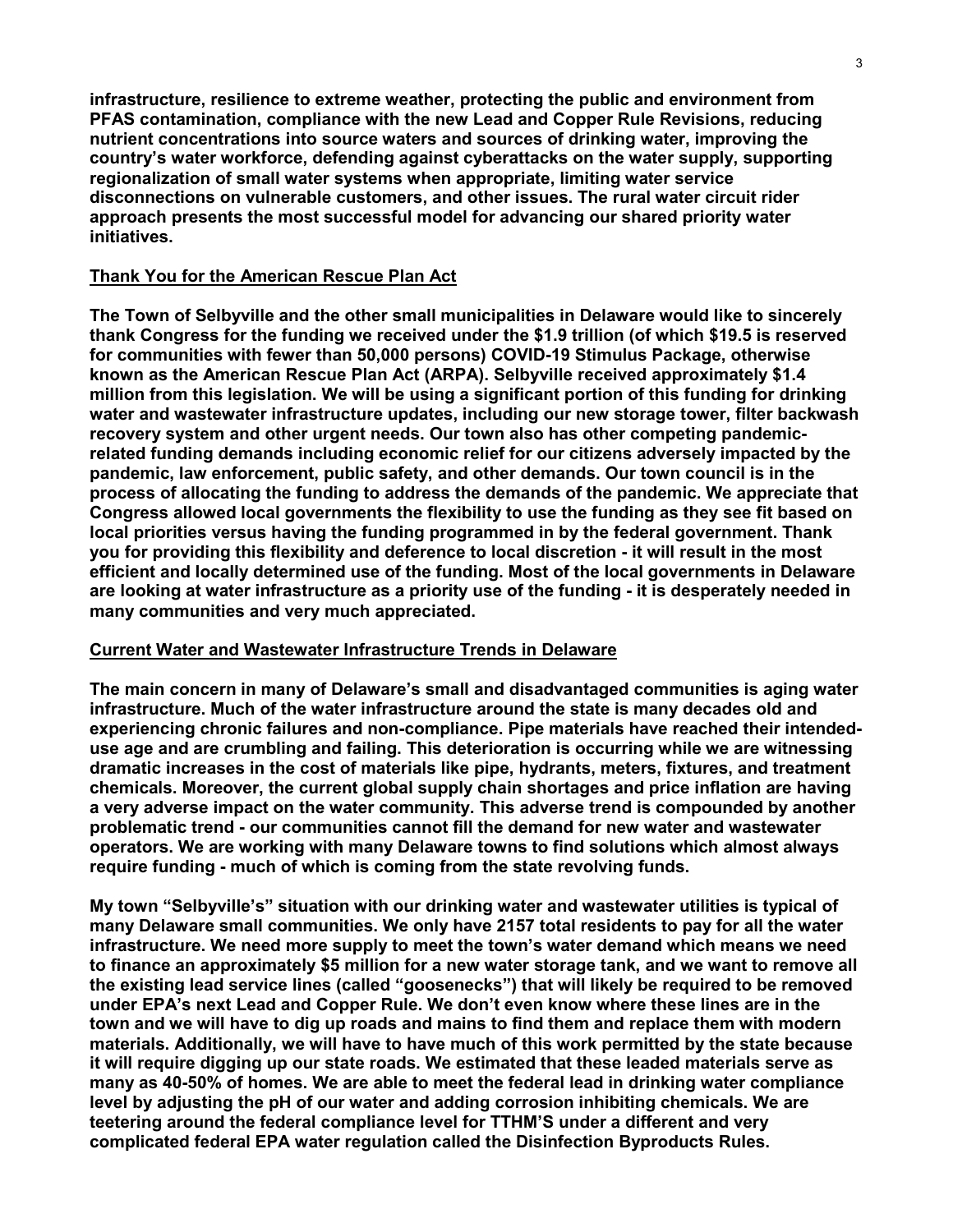**In order to stay under the federal level for this rule, we have to release or "waste" treated water throughout the community each day because the longer the water stays in the service mains, the more at risk we are of violating the federal compliance level requirement. If this flushing is not successful, we will have to install new aeration treatment systems before our disinfection process - this will be costly and complicated. In addition, we have failing old cement sewer lines causing some inflow and infiltration issues within our wastewater systems. Also, the wastewater system needs new headworks pipes to increase capacity to meet demand. Our town's sewer system has approximately 29 lift stations that pump the sewage from low-lying areas to the sewer filtration and disinfection plant. Flushable wipes currently are causing a severe problem for us. Each day one of these lift stations are becoming clogged with the flushable wipes and destroying the pumps at the lift stations which means we have to call a contractor to come and pump out the lift station and install a new pump. This costs many thousand dollars per event. We are trying to educate the population to stop flushing the wipes, but our efforts are not working well, and we may have to use more punitive measures.**

**Our experience in Selbyville is similar to many small and rural communities in the state. Unfortunately, many are smaller, including numerous mobile home parks where due to their limited economies of scale, there is no ability to solve their water infrastructure challenges without grant-rich subsidies.**

#### **Technical Assistance and New Operator Training**

**In addition to funding assistance through the state revolving funds, small and rural communities need help with technical assistance & training with funding applications, understanding of all the complicated EPA rules, including the new Lead and Copper Rule, and training of new operators.**

**Lack of water operators in the workforce remains one of the most troubling trends in Delaware. We have many experienced operators retiring and very few new operators coming into the field. Rural Water collaborates with the state's "Pathways" education program to train high school students who are not college-bound to be trained in basic water operations as part of their high school curriculum. Selbyville just hired a recent local high school graduate who completed the 12-week program, supported by our rural water training program. Millsboro just hired two recent high school graduates, one for their water utility and another for their wastewater utility. This program is working, and we are trying to have it expanded to more high schools in the state. This week we welcome the William Penn High School in New Castle to our program. The water utility operations career is stable and rewarding, and we need to bring the skills and training to more young people who are unaware of the opportunity. Some communities in Delaware cannot find a certified operator necessary to operate their utility, and some have had to turn to the neighboring community to operate their utility. New EPA rules will only increase the demand for training. For example, the new Lead and Copper Rule will likely require every community to create maps of all the lead service lines in their communities. This rule will be very challenging for small and rural communities as more training is required, and we will need more direct technical assistance to meet the new demand for understanding the rule (including the mapping, new testing requirements including in school and child care facilities, lead line replacement program, and new public education programs.)**

**Small and rural communities have relied on Delaware Rural Water's on-site technical assistance and training to comply with the abundance of federal EPA regulations, avoid EPA fines, and maintain drinking water and wastewater compliance.** 

**Small communities want to ensure quality water and rural water provides them the shared technical resources to do it. It is important for EPA to recognize that small local water supplies are operated and governed by people whose families drink the water every day and are locally**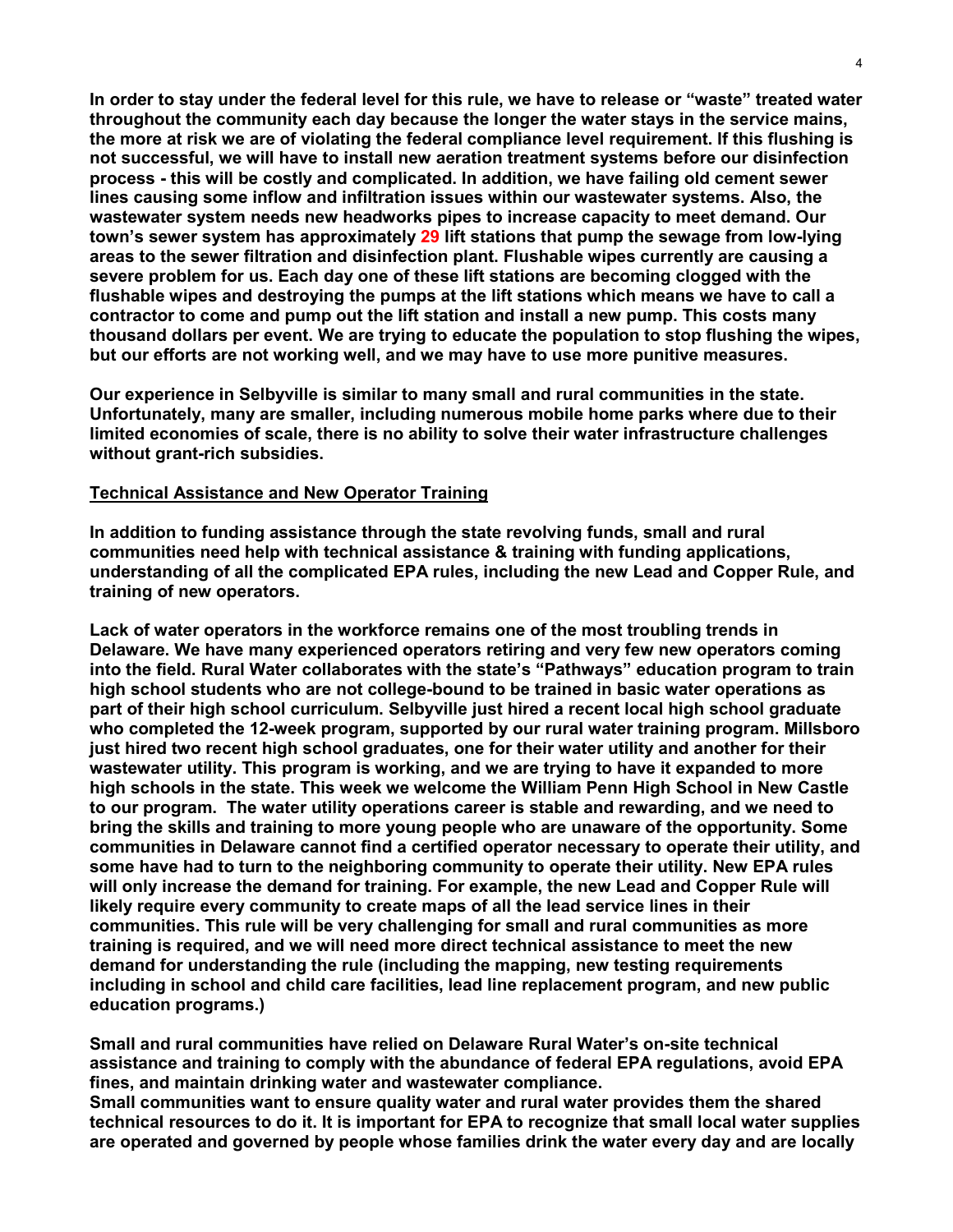**elected by their community. Some of the smallest communities rely on volunteers to operate their local drinking water supplies. Enhancing drinking water and wastewater quality in small communities is more of a resource challenge than a regulatory problem.**

**The most successful approach for technical assistance is the "Circuit Rider'' concept, created by Congress, which provides an expert with experience in water utility operations and compliance. This expert can travel directly to small and rural communities, as needed, to assist with rule compliance and generally eliminate the need for civil enforcement. Additionally, it is essential that the assistance provider only represents the community's interest to identify the most economical solution and provide the best advice for local decision-makers. Small and rural communities want and need to know how to comply in a simple and affordable manner – and similarly, how to operate and maintain their water utilities. With additional resources, it would be possible to provide such on-site assistance and assessment to every small community out of compliance, correct the situation, or develop a workable plan to return to compliance shortly. A Circuit Rider is a person with expertise in water or waste treatment operation, maintenance, governance, and compliance who constantly travels the state to be available on-site to any community needing assistance. For these Circuit Riders to be effective and helpful, they must be available to travel directly to any given community to work specifically with a community's unique treatment and personally educate that operator, mayor, or other local officials on how to solve their particular problem. They have to be available when the community needs help, such as nights, winters, after natural disasters, weekends, etc. Also, they must be non-regulatory to gain the trust of the local communities. Every small community wants to provide quality water to protect their citizens and the environment. Still, they need to know, often with hands-on demonstration, just how to operate their water or wastewater systems. Circuit Riders operate free of charge to small communities which often saves the community many thousands of dollars hiring consultants or opening themselves to civil penalties under the CWA and SDWA. Again, they only work in the interest of the small community they are assisting.**

#### **Cybersecurity in Water Utilities**

**The cybersecurity systems of large cities are fundamentally different from the systems of small communities that are typical of over 90 percent of the U.S. water public water supplies. Large cities have very complex cybersecurity and SCADA systems to operate and protect their utilities. Because of their complexity, they also have many more potential targets for hostile actors and cyberattacks. On the other hand, their size and economies of scale provide them far greater financial and technical resources to protect their complex systems - and they are doing a very good job of protecting their water supplies. However, any successful cyberattack on a small community that results in drinking water contamination would result in causing psychological panic on a national scale as communities fear their own drinking water supply could be threatened. This is why small communities believe that protecting our water supplies from any cyberattack is just as important as protecting large communities. Large and small communities have a shared mission to protect and enhance the health and safety of our citizens. We believe that any federal government policy for water cybersecurity must treat small and large communities very differently while recognizing the fundamental differences in the complexity of the water systems, financial resources, and technical capability. The reality is that small towns have limited financial resources, which must be targeted to meet our greatest needs. We would not want to see any new federal cybersecurity initiative or regulation result in the reprioritization of these limited resources to compliance with a new federal cyber program. And small communities simply can't just increase water rates to cover the cost of new federal requirements. Increasing water rates on our low-income residents can have the unintended consequence of forcing them to go without something they desperately need.**

#### **The Bipartisan Infrastructure Framework Legislation**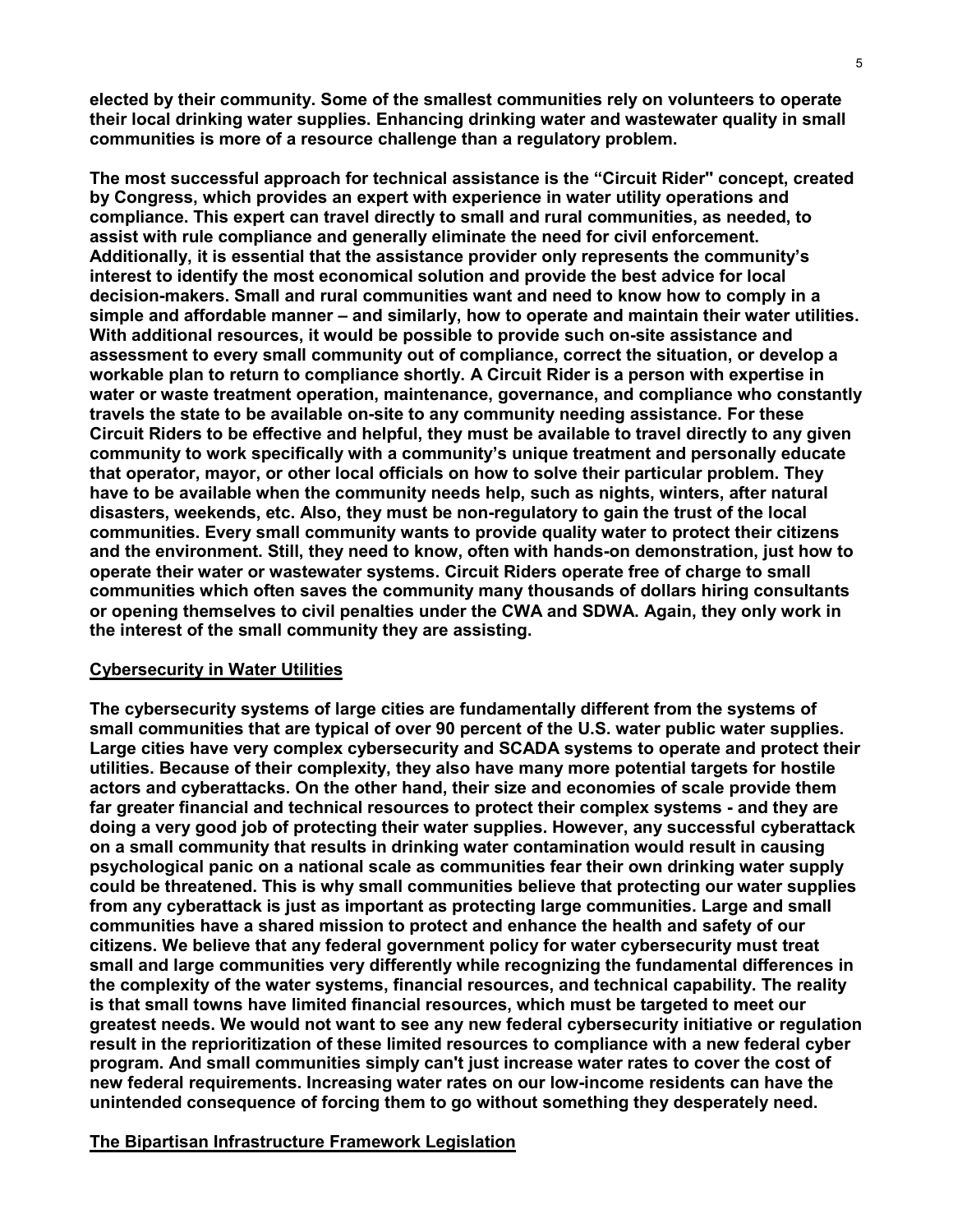**We are grateful for the \$55 billion in water funding in the Bipartisan Infrastructure Framework legislation (H.R. 3684), which is more EPA water infrastructure funding than anyone could imagine. We are committed to working with the state agencies in moving the funding out into projects and helping all the communities in Delaware apply and secure the funding. It will be quite a welcomed challenge to move this funding from program dollars to approved projects. We foresee a great demand for technical assistance in the application process, project design and education of the new funding for all our state's small and rural communities.**

#### **Closing**

**Thank you, Mr. Chairman and Members of the Committee, for the honor of testifying for rural America, and we are grateful that you have included a voice for rural America at this hearing. In addition, we deeply appreciate the numerous opportunities this committee has provided rural America to be included in the crafting of federal water and environmental legislation and policy.**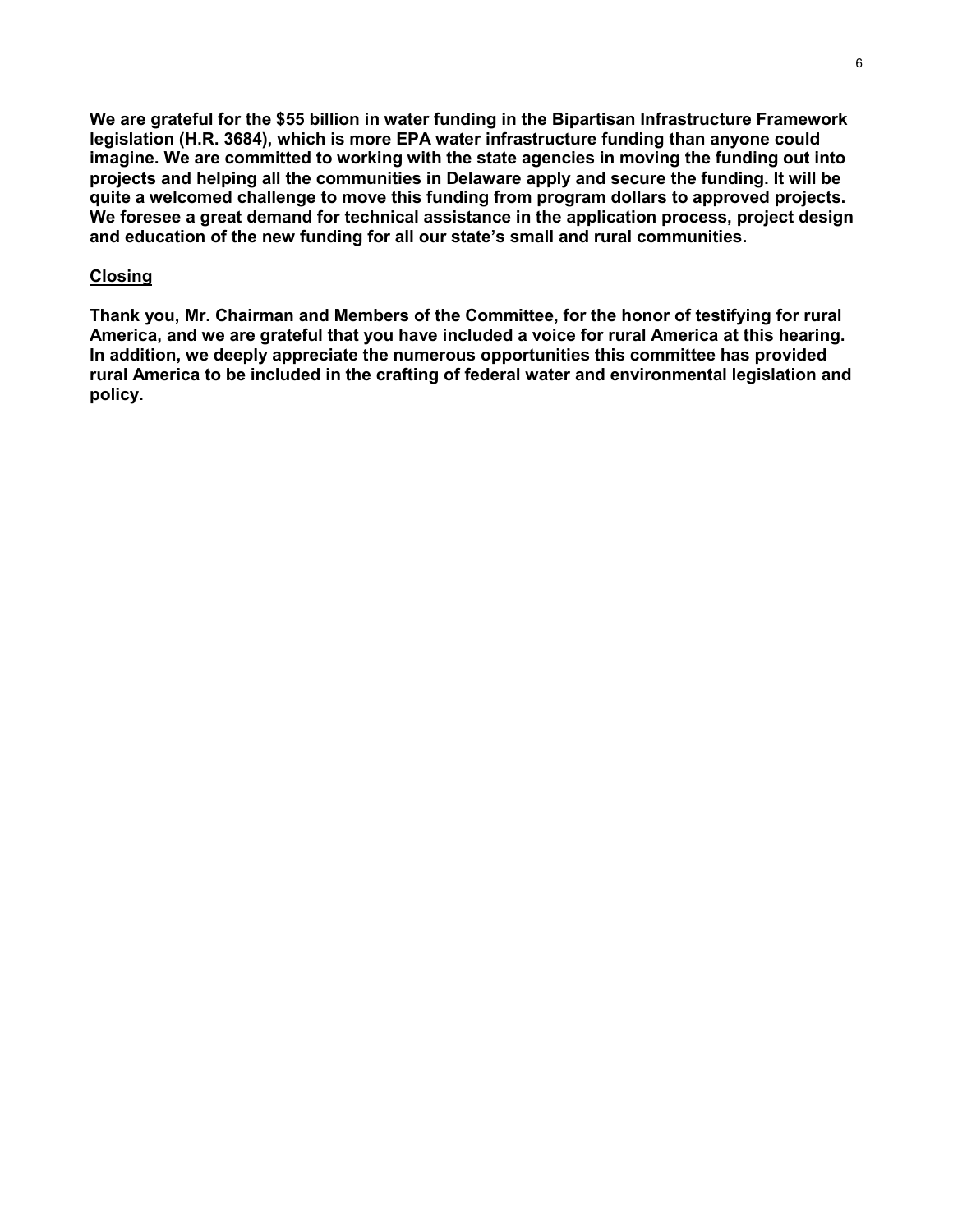## **EPA SDWIS Inventory Data Delaware**

| <b>PWS Name</b>                        | <b>PWS Type</b> | Population |
|----------------------------------------|-----------------|------------|
| <b>ARTESIAN WATER COMPANY</b>          | <b>CWS</b>      | 208,875    |
| <b>WILMINGTON WATER DEPARTMENT</b>     | <b>CWS</b>      | 107,976    |
| <b>SUEZ WATER DELAWARE</b>             | <b>CWS</b>      | 100,495    |
| <b>REHOBOTH PUMP DISTRICT</b>          | <b>CWS</b>      | 65,639     |
| <b>BETHANY BAY PUMP DISTRICT</b>       | <b>CWS</b>      | 43,532     |
| NEWARK WATER DEPARTMENT                | <b>CWS</b>      | 40,000     |
| DOVER WATER DEPARTMENT                 | <b>CWS</b>      | 38,000     |
| <b>REHOBOTH BEACH WATER DEPARTMENT</b> | <b>CWS</b>      | 30,000     |
| <b>MIDDLETOWN WATER DEPARTMENT</b>     | <b>CWS</b>      | 22,582     |
| <b>DEWEY BEACH WATER DEPARTMENT</b>    | <b>CWS</b>      | 22,400     |
| <b>MEADOWS PUMP DISTRICT</b>           | <b>CWS</b>      | 19,234     |
| <b>SOUTH BETHANY (AWC)</b>             | <b>CWS</b>      | 16,843     |
| <b>CAMDEN PUMP DISTRICT</b>            | <b>CWS</b>      | 16,197     |
| <b>SUSSEX SHORES WATER COMPANY</b>     | <b>CWS</b>      | 12,450     |
| <b>ANGOLA PUMP DISTRICT</b>            | <b>CWS</b>      | 12,265     |
| <b>BETHANY BEACH WATER DEPARTMENT</b>  | <b>CWS</b>      | 12,000     |
| <b>SMYRNA WATER DEPARTMENT</b>         | <b>CWS</b>      | 11,813     |
| <b>GARRISON LAKE PUMP DISTRICT</b>     | <b>CWS</b>      | 11,538     |
| <b>LONG NECK WATER COMPANY</b>         | <b>CWS</b>      | 11,180     |
| MILFORD WATER DEPARTMENT               | <b>CWS</b>      | 9,800      |
| <b>LEWES BOARD OF PUBLIC WORKS</b>     | <b>CWS</b>      | 9,400      |
| <b>BAYSIDE PUMP DISTRICT</b>           | <b>CWS</b>      | 8,363      |
| <b>THOMAS COVE</b>                     | <b>CWS</b>      | 7,977      |
| <b>CHURCH CREEK</b>                    | <b>CWS</b>      | 7,665      |
| <b>MILLSBORO WATER DEPARTMENT</b>      | <b>CWS</b>      | 7,500      |
| <b>GEORGETOWN WATER DEPARTMENT</b>     | <b>CWS</b>      | 7,259      |
| <b>FOX HUNTER CROSSING</b>             | <b>CWS</b>      | 7,035      |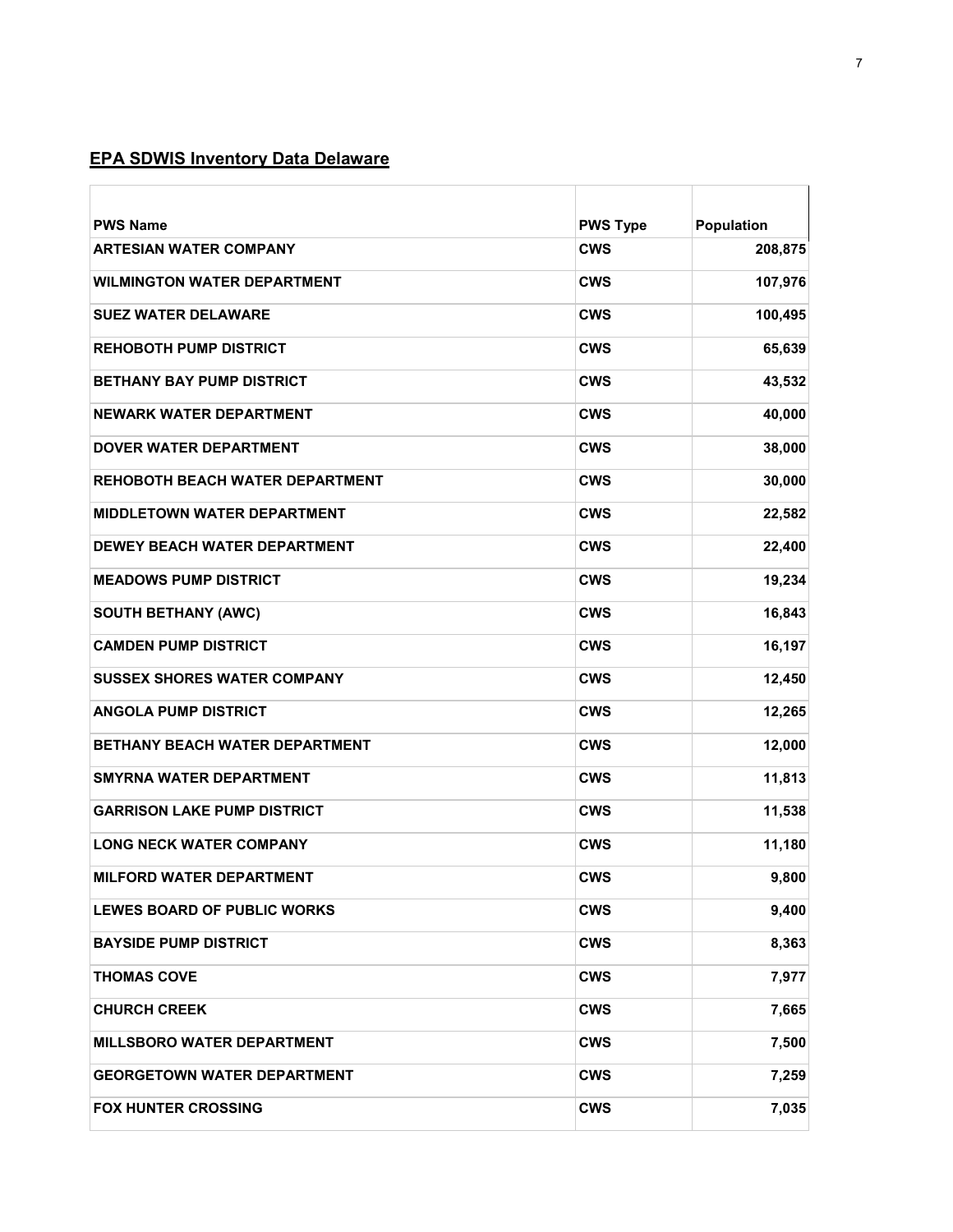| <b>SEAFORD WATER DEPARTMENT</b>                 | <b>CWS</b>    | 6,699 |
|-------------------------------------------------|---------------|-------|
| <b>DOVER AIR FORCE BASE</b>                     | <b>CWS</b>    | 6,124 |
| <b>MUNICIPAL SERVICES COMMISSION</b>            | <b>CWS</b>    | 6,000 |
| <b>ARTESIAN NORTHERN SUSSEX REGIONAL</b>        | <b>CWS</b>    | 5,511 |
| <b>CAMDEN WYOMING SEWER AND WATER AUTHORITY</b> | <b>CWS</b>    | 5,000 |
| DELMAR UTILITY COMM (TN OF DELMAR)              | <b>CWS</b>    | 4,500 |
| <b>LAUREL WATER DEPARTMENT</b>                  | <b>CWS</b>    | 3,984 |
| <b>EAST NCC DISTRICT</b>                        | <b>CWS</b>    | 3,954 |
| <b>NORTH WEST PUMP DISTRICT</b>                 | <b>CWS</b>    | 3,774 |
| <b>CLAYTON WATER DEPARTMENT</b>                 | <b>CWS</b>    | 3,500 |
| <b>HARRINGTON WATER DEPARTMENT</b>              | <b>CWS</b>    | 3,174 |
| <b>MILTON WATER DEPARTMENT</b>                  | <b>CWS</b>    | 3,082 |
| <b>BROADKILN BEACH WATER COMPANY</b>            | <b>CWS</b>    | 2,976 |
| <b>DELAWARE STATE FAIR</b>                      | <b>NTNCWS</b> | 2,952 |
| <b>OCEAN VIEW WATER DEPARTMENT</b>              | CWS           | 2,688 |
| <b>BRIDGEVILLE WATER DEPARTMENT</b>             | <b>CWS</b>    | 2,256 |
| <b>SELBYVILLE WATER DEPARTMENT</b>              | <b>CWS</b>    | 2,157 |
| <b>DELAWARE CORRECTIONAL CENTER</b>             | <b>CWS</b>    | 2,000 |
| DELAWARE CITY WATER DEPARTMENT (AWC)            | <b>CWS</b>    | 1,872 |
| <b>SUSSEX TECHNICAL SCHOOL DISTRICT</b>         | <b>NTNCWS</b> | 1,800 |
| <b>SWANN KEYS</b>                               | <b>CWS</b>    | 1,764 |
| <b>WILMINGTON VAMC</b>                          | <b>NTNCWS</b> | 1,695 |
| <b>GULLS WAY CAMPGROUND</b>                     | TNCWS         | 1,617 |
| <b>FELTON WATER DEPARTMENT</b>                  | <b>CWS</b>    | 1,591 |
| <b>REHOBOTH BAY COMMUNITY</b>                   | CWS           | 1,575 |
| <b>BURTONWOOD</b>                               | <b>CWS</b>    | 1,503 |
| <b>BRIDGEVILLE PUMP DISTRICT</b>                | CWS           | 1,500 |
| <b>MALLARD LAKES</b>                            | <b>CWS</b>    | 1,500 |
| SIEMENS HEALTHCARE DIAGNOSTICS                  | <b>NTNCWS</b> | 1,500 |
| PERDUE FOODS LLC                                | <b>NTNCWS</b> | 1,500 |
| TRAP POND STATE PARK SYSTEM 2-NATURE CTR        | TNCWS         | 1,500 |
| <b>SUSSEX CENTRAL HIGH SCHOOL</b>               | <b>NTNCWS</b> | 1,450 |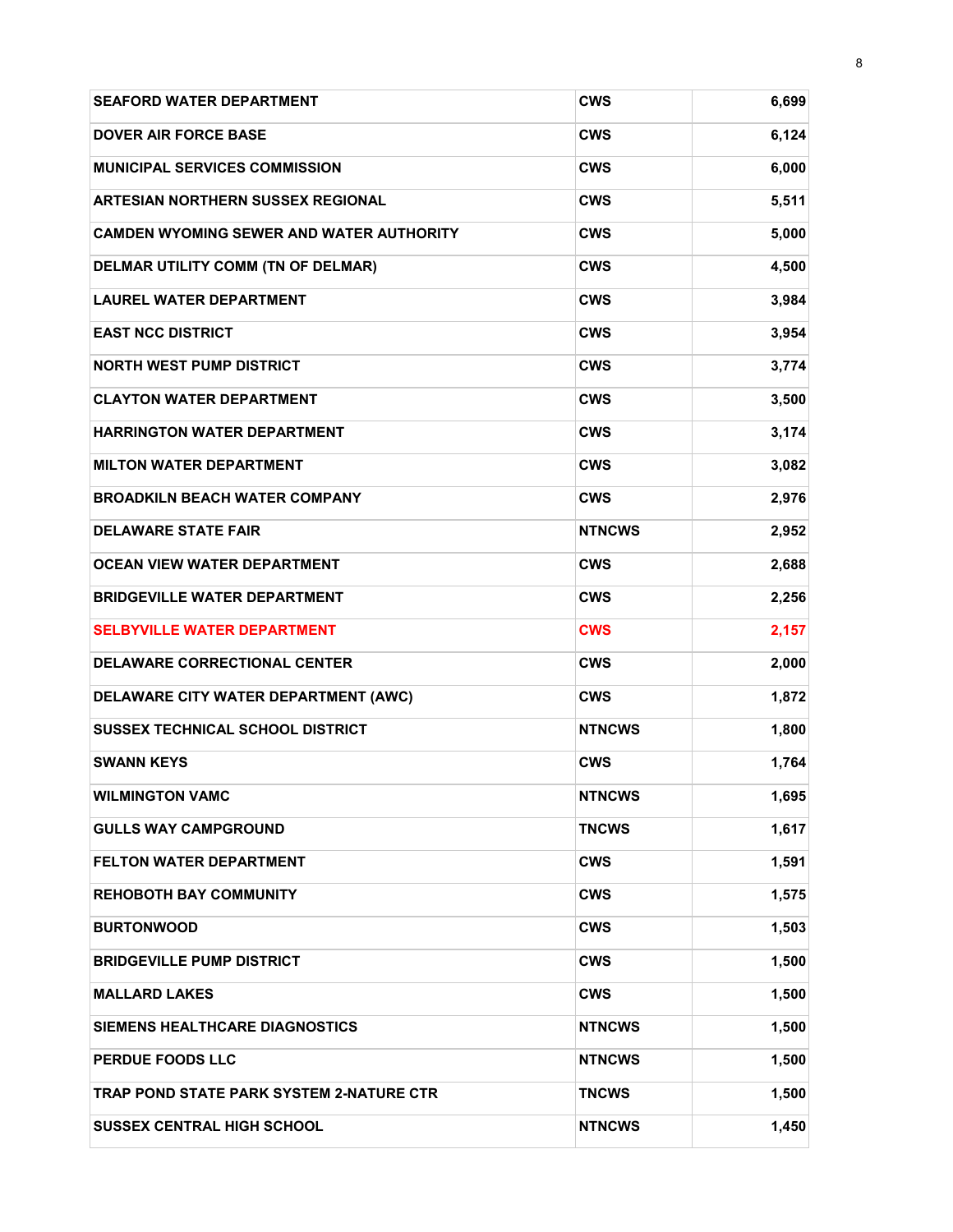| <b>HOLLY LAKE CAMPSITES SYSTEM 2</b>            | <b>TNCWS</b>  | 1,375 |
|-------------------------------------------------|---------------|-------|
| <b>BAYWOOD GREENS</b>                           | <b>CWS</b>    | 1,347 |
| <b>WEST DOVER PUMP DISTRICT</b>                 | <b>CWS</b>    | 1,326 |
| <b>ANGOLA BEACH ESTATES</b>                     | <b>CWS</b>    | 1,275 |
| <b>PINEWOOD ACRES</b>                           | <b>CWS</b>    | 1,200 |
| <b>BLADES, TOWN OF</b>                          | <b>CWS</b>    | 1,200 |
| <b>MOUNTAIRE-MILLSBORO</b>                      | <b>NTNCWS</b> | 1,200 |
| OAK CREST FARMS PUMP DISTRICT                   | <b>CWS</b>    | 1,188 |
| <b>WINDSONG FARMS (AWC)</b>                     | <b>CWS</b>    | 1,104 |
| <b>KENT CO. REGIONAL SPORTS COMPLEX - SYS 1</b> | <b>NTNCWS</b> | 1,040 |
| <b>FRANKFORD WATER DEPARTMENT (AWC)</b>         | <b>CWS</b>    | 1,014 |
| <b>TRAP POND STATE PARK SYSTEM 3 - CAMPING</b>  | <b>TNCWS</b>  | 1,000 |
| <b>WAWA #830</b>                                | <b>TNCWS</b>  | 1,000 |
| HENLOPEN ACRES, TOWN OF                         | <b>CWS</b>    | 999   |
| <b>SLAUGHTER BEACH PWS</b>                      | <b>CWS</b>    | 978   |
| <b>GREENWOOD WATER DEPARTMENT</b>               | <b>CWS</b>    | 973   |
| <b>WICKSFIELD</b>                               | <b>CWS</b>    | 963   |
| <b>WILD QUAIL PUMP DISTRICT</b>                 | <b>CWS</b>    | 963   |
| <b>SOUTH EAST PUMP DISTRICT</b>                 | <b>CWS</b>    | 930   |
| <b>LAUREL VILLAGE MOBILE HOME PARK</b>          | <b>CWS</b>    | 918   |
| <b>DE-LUX DAIRY MARKET - SEAFORD</b>            | <b>TNCWS</b>  | 916   |
| <b>DAGSBORO WATER DEPT</b>                      | CWS           | 900   |
| <b>ROUTE 10 PLAZA</b>                           | <b>TNCWS</b>  | 900   |
| <b>TUCKAHOE ACRES SYSTEM #2</b>                 | <b>TNCWS</b>  | 900   |
| <b>HOLLY LAKE CAMPSITES SYSTEM 3</b>            | TNCWS         | 900   |
| <b>FREDERICA WATER DEPARTMENT</b>               | <b>CWS</b>    | 870   |
| <b>HOLLY HILL ESTATES</b>                       | <b>CWS</b>    | 831   |
| <b>KENTON PUMP DISTRICT</b>                     | CWS           | 816   |
| <b>SHORE STOP #227 TOWNSEND</b>                 | TNCWS         | 800   |
| <b>TREASURE BEACH CAMPGROUND SYSTEM 1</b>       | TNCWS         | 786   |
| <b>EVELYN MORRIS ELEMENTARY SCHOOL</b>          | <b>NTNCWS</b> | 780   |
| <b>TREASURE BEACH CAMPGROUND SYSTEM 2</b>       | <b>TNCWS</b>  | 771   |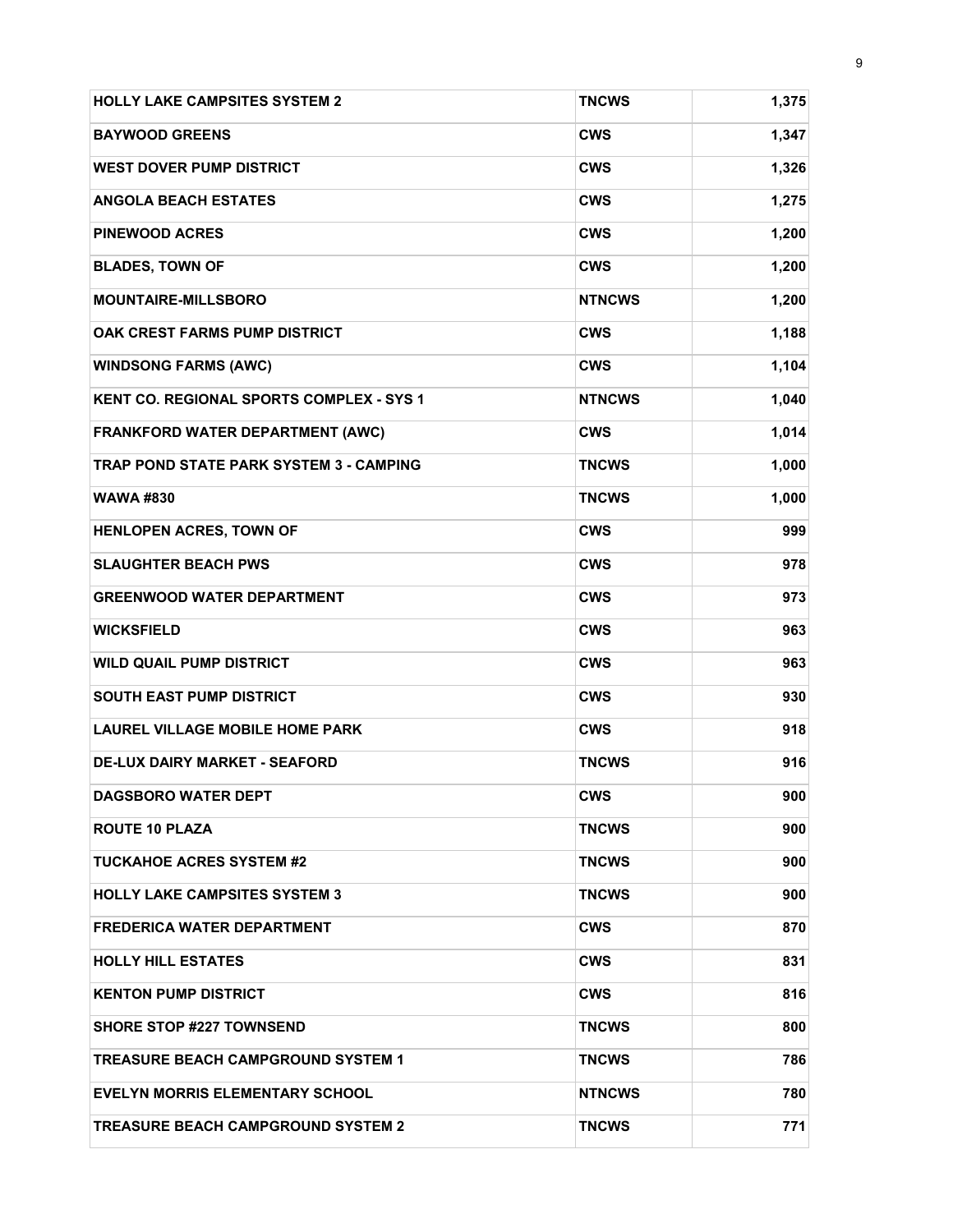| <b>ALLEN HARIM FOODS INC</b>                  | <b>NTNCWS</b> | 750 |
|-----------------------------------------------|---------------|-----|
| <b>TUCKAHOE ACRES SYSTEM #1</b>               | <b>TNCWS</b>  | 750 |
| <b>STOCKLEY CENTER</b>                        | <b>CWS</b>    | 749 |
| <b>DELAWARE MUSEUM OF NATURAL HISTORY</b>     | <b>TNCWS</b>  | 700 |
| <b>FORT DELAWARE STATE PARK</b>               | <b>TNCWS</b>  | 700 |
| <b>TREASURE BEACH CAMPGROUND SYSTEM 4</b>     | <b>TNCWS</b>  | 699 |
| <b>WINTERTHUR</b>                             | <b>CWS</b>    | 687 |
| <b>ARBYS - LEWES</b>                          | <b>TNCWS</b>  | 675 |
| <b>CLEARBROOKE ESTATES PUMP DISTRICT</b>      | <b>CWS</b>    | 669 |
| <b>ROYAL FARMS - ELLENDALE - 141</b>          | <b>TNCWS</b>  | 657 |
| HOME TOWN VILLAGE OF COOL BRANCH              | <b>CWS</b>    | 654 |
| <b>WOODBRIDGE HIGH SCHOOL</b>                 | <b>NTNCWS</b> | 650 |
| <b>AUGUSTINE CREEK</b>                        | <b>CWS</b>    | 621 |
| <b>BYLERS STORE (WEST DOVER)</b>              | <b>NTNCWS</b> | 601 |
| <b>CAPE WINDSOR COMMUNITY ASSOCIATION INC</b> | <b>CWS</b>    | 600 |
| <b>SHORE STOP #236 CANTERBURY</b>             | <b>TNCWS</b>  | 600 |
| <b>SOUTHWOOD ACRES PUMP DISTRICT</b>          | <b>CWS</b>    | 582 |
| <b>PINE TREE CAMPSITES</b>                    | <b>TNCWS</b>  | 576 |
| <b>FREDERICA PUMP DISTRICT</b>                | <b>CWS</b>    | 552 |
| <b>DUNKIN - NORTH DOVER</b>                   | <b>TNCWS</b>  | 550 |
| <b>TALL PINES RESORT COMMUNITY SYS1</b>       | <b>CWS</b>    | 538 |
| <b>BURGER KING - SEAFORD</b>                  | <b>TNCWS</b>  | 525 |
| <b>BAYSHORE MOBILE HOME PARK</b>              | <b>CWS</b>    | 516 |
| <b>MEDING AND SONS</b>                        | <b>TNCWS</b>  | 515 |
| <b>BRIDGEVILLE MALL</b>                       | <b>CWS</b>    | 500 |
| <b>FOX POINTE SUBDIVISION</b>                 | <b>CWS</b>    | 500 |
| <b>DOVER SKATING CENTER</b>                   | <b>TNCWS</b>  | 500 |
| <b>FELTON-GOOSE CREEK FOOD STORES</b>         | <b>TNCWS</b>  | 500 |
| <b>SURF BAGEL</b>                             | <b>TNCWS</b>  | 500 |
| <b>BARKERS LANDING</b>                        | CWS           | 498 |
| LAKELAND/BEECHWOOD PUMP DISTRICT              | <b>CWS</b>    | 486 |
| <b>MOBILE GARDENS I</b>                       | <b>CWS</b>    | 476 |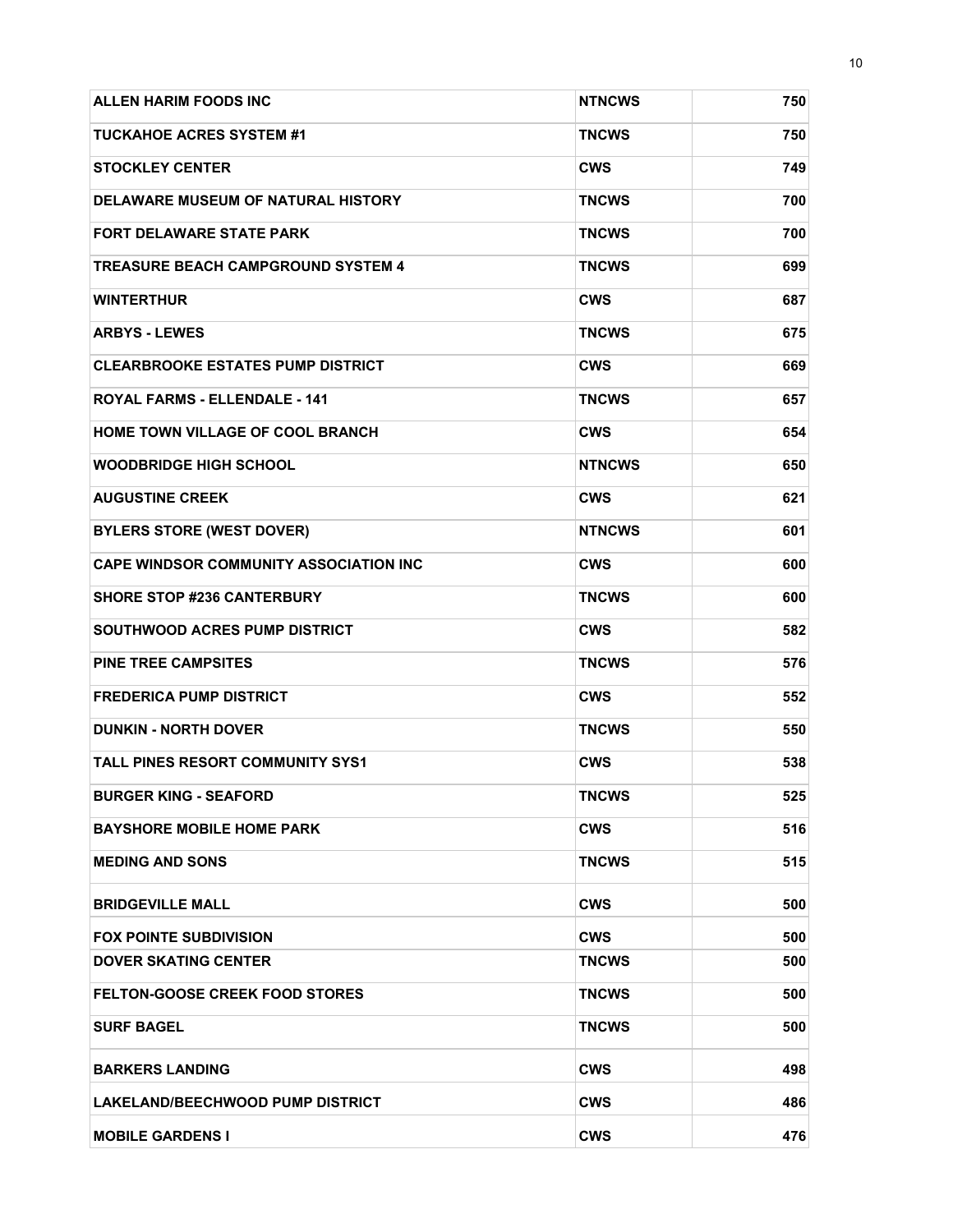| <b>CANTERBURY CROSSING PUMP DISTRICT</b>  | <b>CWS</b>    | 471 |
|-------------------------------------------|---------------|-----|
| <b>SUSSEX COUNTY INDUSTRIAL AIRPARK</b>   | <b>NTNCWS</b> | 450 |
| <b>BOONDOCKS RESTAURANT</b>               | <b>TNCWS</b>  | 450 |
| <b>STEAMBOAT LANDING SYSTEM 1</b>         | <b>TNCWS</b>  | 448 |
| <b>DEER MEADOWS</b>                       | <b>CWS</b>    | 447 |
| <b>CEDAR VILLAGE L.L.C.</b>               | <b>CWS</b>    | 445 |
| <b>FARMINGTON MINI MART</b>               | <b>TNCWS</b>  | 433 |
| HUNTER MILL ESTATES PUMP DISTRICT         | <b>CWS</b>    | 432 |
| <b>BALTIMORE AIRCOIL</b>                  | <b>NTNCWS</b> | 430 |
| <b>MAGNOLIA WATER DEPARTMENT</b>          | <b>CWS</b>    | 425 |
| <b>DELAWARE BEACHES JELLYSTONE PARK</b>   | <b>TNCWS</b>  | 412 |
| <b>TREASURE BEACH CAMPGROUND SYSTEM 3</b> | <b>TNCWS</b>  | 411 |
| <b>HOLLY LAKE CAMPSITES SYSTEM 1</b>      | <b>TNCWS</b>  | 405 |
| <b>GRANTS WAY PUMP DISTRICT</b>           | <b>CWS</b>    | 402 |
| <b>EPWORTH CHRISTIAN SCHOOL</b>           | <b>NTNCWS</b> | 400 |
| <b>EAGLES NEST FELLOWSHIP CHURCH</b>      | <b>NTNCWS</b> | 400 |
| <b>SILVER VIEW FARM</b>                   | <b>CWS</b>    | 398 |
| <b>SAND HILL ACRES</b>                    | <b>CWS</b>    | 384 |
| <b>COUNTRY GROVE</b>                      | <b>CWS</b>    | 381 |
| <b>SOUTH SHORES</b>                       | <b>CWS</b>    | 381 |
| <b>HARTLY ELEMENTARY SCHOOL</b>           | <b>NTNCWS</b> | 375 |
| PEPPER CREEK DISTRICT                     | <b>CWS</b>    | 372 |
| <b>DONOVAN/SMITH MOBILE HOME PARK</b>     | <b>CWS</b>    | 369 |
| <b>CEDAR LANDING</b>                      | <b>CWS</b>    | 357 |
| <b>AKRIDGE SCOUT RESERVATION</b>          | <b>TNCWS</b>  | 354 |
| <b>FENWICK CENTER I</b>                   | <b>TNCWS</b>  | 350 |
| <b>LONG NECK VILLAGE</b>                  | <b>CWS</b>    | 345 |
| <b>SHAWNS HIDEAWAY SYSTEM #1</b>          | <b>CWS</b>    | 341 |
| <b>FOREST GROVE PUMP DISTRICT</b>         | <b>CWS</b>    | 330 |
| <b>NEW MARKET VILLAGE</b>                 | <b>CWS</b>    | 321 |
| <b>CAREY ESTATES, LLC</b>                 | <b>CWS</b>    | 312 |
| <b>RIDGEWOOD MANOR C/O RHP PROPERTIES</b> | <b>CWS</b>    | 310 |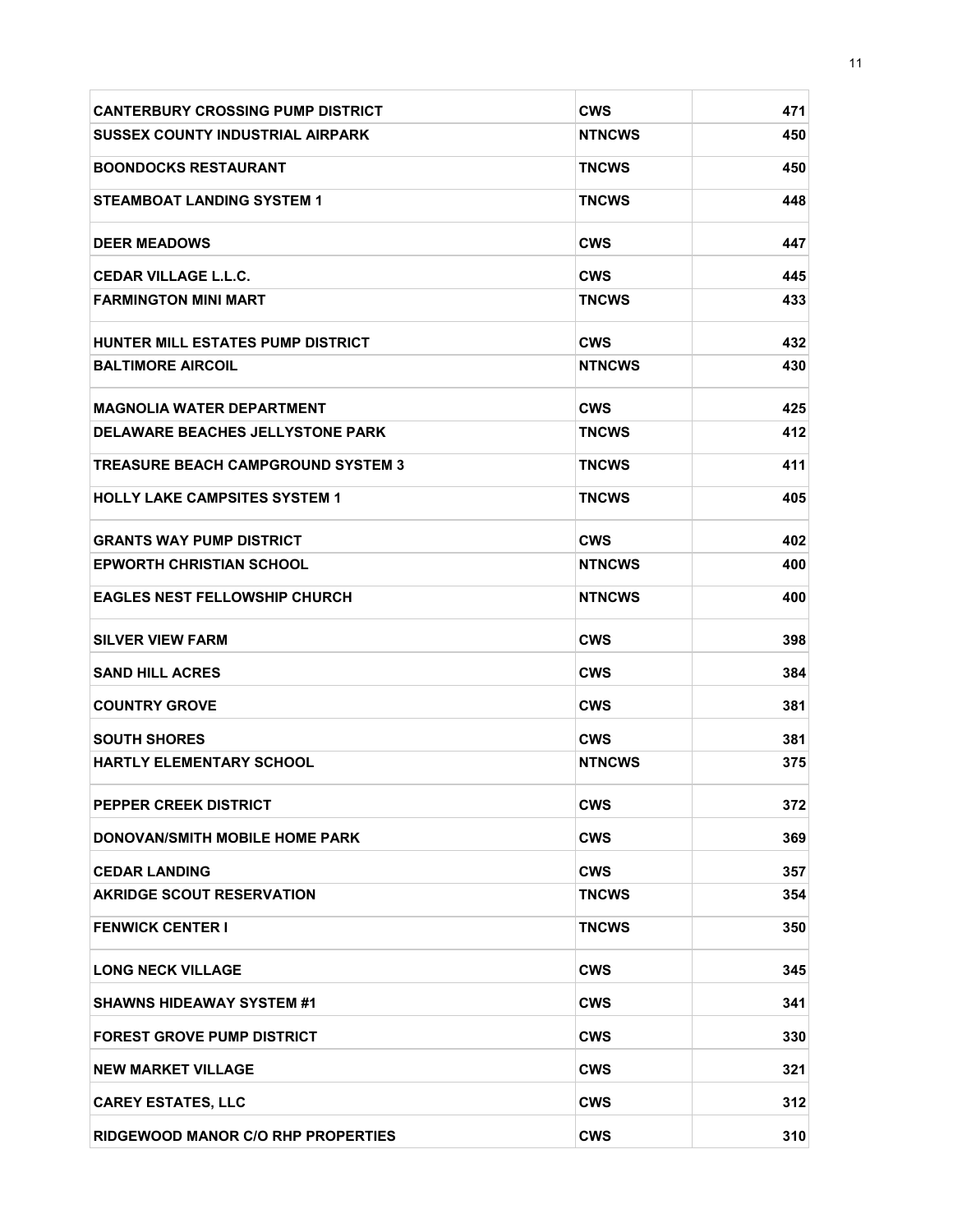| <b>AVALON WOODS OWNERS ASSOC INC</b>               | <b>CWS</b>    | 306 |
|----------------------------------------------------|---------------|-----|
| <b>VIOLA DISTRICT</b>                              | <b>CWS</b>    | 306 |
| <b>SCOTTSDALE MOBILE HOME PARK</b>                 | <b>CWS</b>    | 300 |
| <b>LAUREL OASIS RESTAURANT</b>                     | <b>TNCWS</b>  | 300 |
| PORT DELMARVA INC                                  | TNCWS         | 300 |
| <b>BIG OAK FAMILY CAMPING</b>                      | TNCWS         | 300 |
| <b>CEDAR SHORES CONDO ASSOCIATION</b>              | TNCWS         | 300 |
| <b>HOMESTEAD CAMPING</b>                           | TNCWS         | 300 |
| TRAP POND STATE PARK SYSTEM 4-CYPRESS PT           | TNCWS         | 300 |
| <b>301 PLAZAS</b>                                  | <b>TNCWS</b>  | 300 |
| <b>COUNTY SEAT GARDENS</b>                         | CWS           | 297 |
| <b>BRIARWOOD MANOR MHP</b>                         | <b>CWS</b>    | 296 |
| PINE HAVEN MHP AND CAMPSITES                       | <b>TNCWS</b>  | 267 |
| <b>HUNTERS POINTE PUMP DISTRICT</b>                | <b>CWS</b>    | 261 |
| <b>GREENWOOD MENNONITE SCHOOL</b>                  | <b>NTNCWS</b> | 260 |
| <b>POINT FARM</b>                                  | CWS           | 258 |
| <b>PINNACLE REHABILITATION &amp; HEALTH CENTER</b> | <b>CWS</b>    | 256 |
| <b>VOSHELLS COVE PUMP DISTRICT</b>                 | CWS           | 252 |
| KITTS HUMMOCK IMPROVEMENT ASSOC                    | <b>CWS</b>    | 252 |
| <b>DOVER AIR PARK</b>                              | CWS           | 252 |
| <b>COUNTRY LIVING MOBILE COURT</b>                 | CWS           | 250 |
| <b>PYLE SERVICE CENTER</b>                         | <b>NTNCWS</b> | 250 |
| <b>SUMMIT VILLAGE SHOPPING CENTER</b>              | TNCWS         | 250 |
| <b>HELENS SAUSAGE HOUSE</b>                        | TNCWS         | 250 |
| <b>VIC MEAD HUNT CLUB</b>                          | TNCWS         | 250 |
| DEEP BRANCH FAMILY CAMPGROUND                      | <b>TNCWS</b>  | 246 |
| <b>HOMESTEAD PARK</b>                              | <b>CWS</b>    | 230 |
| <b>COOPER FARM PUMP DISTRICT</b>                   | <b>CWS</b>    | 228 |
| <b>LAKE FOREST ESTATES</b>                         | CWS           | 225 |
| <b>ENCHANTED ACRES MHC LLC</b>                     | <b>CWS</b>    | 225 |
| ALLEN HARIM - PINNACLE PROCESSING PLANT            | <b>NTNCWS</b> | 225 |
| <b>MID-ATLANTIC FAMILY PRACTICE</b>                | <b>NTNCWS</b> | 225 |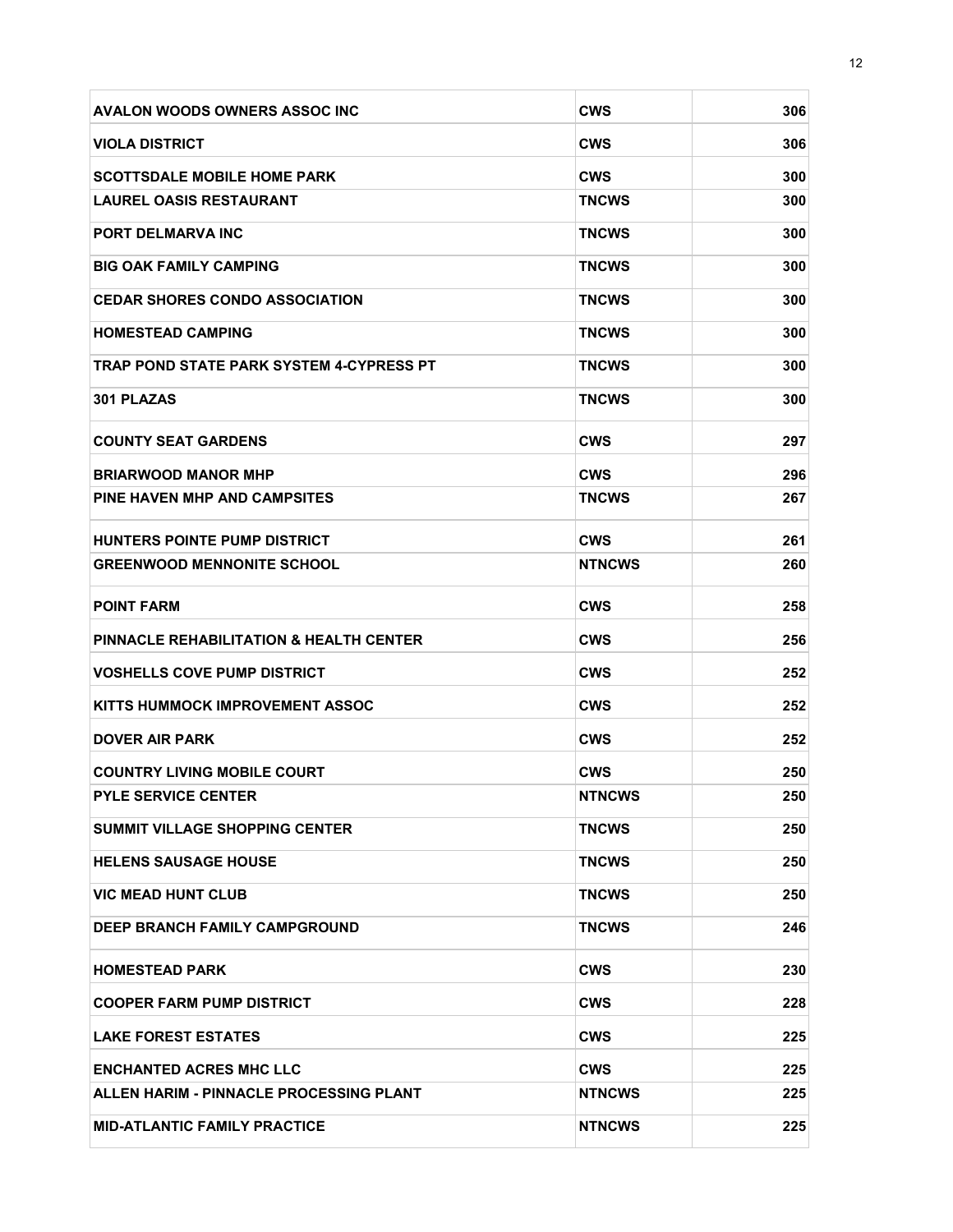| PINE RIDGE MOBILE HOME PARK             | <b>CWS</b>    | 222 |
|-----------------------------------------|---------------|-----|
| <b>ROOKERY SOUTH</b>                    | <b>TNCWS</b>  | 222 |
| <b>DELAWARE STATE FIRE SCHOOL</b>       | <b>TNCWS</b>  | 219 |
| <b>HANOVER FOODS CORPORATION</b>        | <b>NTNCWS</b> | 217 |
| <b>INDIAN RIVER ACRES PUMP DISTRICT</b> | <b>CWS</b>    | 216 |
| <b>PONDS OF ODESSA (AWC)</b>            | <b>CWS</b>    | 216 |
| <b>BAYVIEW IMPROVEMENT COMPANY</b>      | <b>CWS</b>    | 214 |
| <b>GREEN ACRES PUMP DISTRICT</b>        | <b>CWS</b>    | 213 |
| <b>SAMBOS TAVERN</b>                    | <b>TNCWS</b>  | 212 |
| <b>HOLLY OAK MOBILE HOME PARK</b>       | <b>CWS</b>    | 210 |
| <b>LOVE CREEK PARK</b>                  | <b>CWS</b>    | 210 |
| <b>CROSSWINDS MHP, LLC</b>              | <b>CWS</b>    | 210 |
| <b>PEPPER RIDGE PARK</b>                | <b>CWS</b>    | 209 |
| <b>HOLLY VIEW MOBILE HOME PARK</b>      | <b>CWS</b>    | 207 |
| <b>FREDERICK LODGE PUMP DISTRICT</b>    | <b>CWS</b>    | 204 |
| <b>MEADOWS AT CUBBAGE POND</b>          | <b>CWS</b>    | 201 |
| <b>ST ANDREWS SCHOOL I</b>              | <b>NTNCWS</b> | 200 |
| <b>CRODA UNIQEMA, INC</b>               | <b>NTNCWS</b> | 200 |
| <b>EMERGENCY OPERATIONS CENTER</b>      | <b>NTNCWS</b> | 200 |
| <b>BRANDYWINE CREEK STATE PARK</b>      | <b>TNCWS</b>  | 200 |
| <b>CRABBY DICKS</b>                     | <b>TNCWS</b>  | 200 |
| <b>GREENVILLE COUNTRY CLUB</b>          | TNCWS         | 200 |
| <b>COUNTRY CORNERS MARKET</b>           | <b>TNCWS</b>  | 200 |
| <b>SEAFORD SWIMMING POOL</b>            | <b>TNCWS</b>  | 200 |
| <b>WARRENS STATION RESTAURANT</b>       | <b>TNCWS</b>  | 200 |
| <b>ASHLAND NATURE CENTER SYSTEM #1</b>  | <b>TNCWS</b>  | 200 |
| <b>STEAMBOAT LANDING SYSTEM 2</b>       | <b>TNCWS</b>  | 200 |
| KILLENS POND STATE PARK SYSTEM #2       | <b>TNCWS</b>  | 200 |
| <b>LEWES CENTER</b>                     | <b>TNCWS</b>  | 200 |
| <b>SHOPPES OF MT PLEASANT</b>           | <b>TNCWS</b>  | 200 |
| <b>LOST LANDS RV PARK</b>               | <b>TNCWS</b>  | 198 |
| <b>SUSSEX MANOR MOBILE HOME PARK</b>    | CWS           | 195 |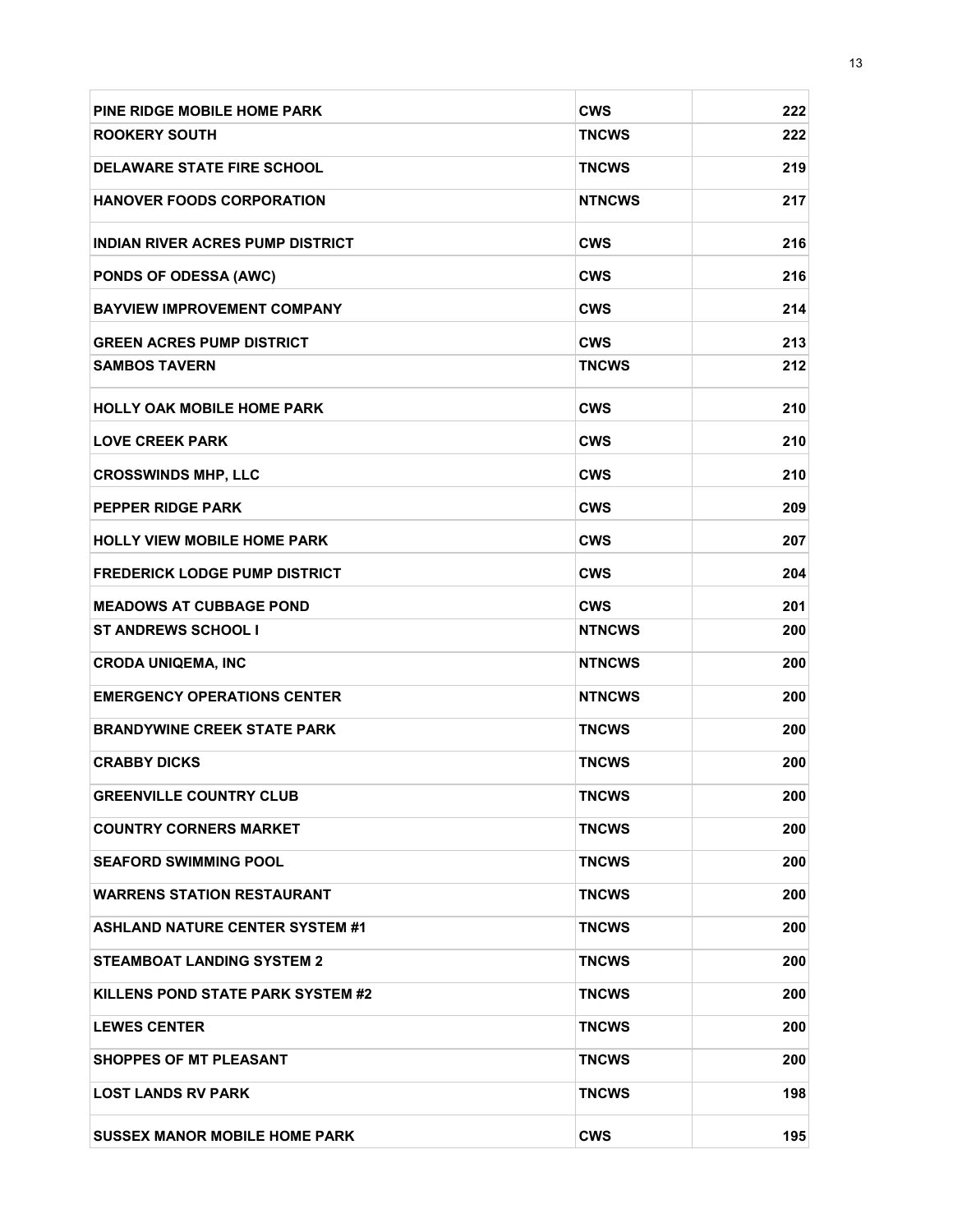| <b>SANDY RIDGE PUMP DISTRICT</b>            | <b>CWS</b>    | 195 |
|---------------------------------------------|---------------|-----|
| <b>TALL PINES RESORT COMMUNITY SYS3</b>     | TNCWS         | 194 |
| TRAP POND STATE PARK SYSTEM 7 CABIN         | TNCWS         | 194 |
| <b>DRAWYERS CREEK PUMP DISTRICT</b>         | <b>CWS</b>    | 192 |
| <b>COUNTRY CLUB VILLAGE (TUI)</b>           | <b>CWS</b>    | 192 |
| <b>TODDS MOBILE COURT</b>                   | <b>CWS</b>    | 189 |
| PINE VALLEY MOBILE HOME PARK                | TNCWS         | 186 |
| <b>BEACH BABIES DAY CARE</b>                | <b>NTNCWS</b> | 180 |
| KILLENS POND STATE PARK SYSTEM #1           | TNCWS         | 180 |
| <b>NRG ENERGY, INC</b>                      | <b>NTNCWS</b> | 178 |
| <b>SUMMIT POND PUMP DISTRICT</b>            | <b>CWS</b>    | 177 |
| <b>MOUNTAIRE FARMS CORPORATE OFFICE</b>     | <b>NTNCWS</b> | 175 |
| <b>BIDERMAN GOLF COURSE</b>                 | TNCWS         | 175 |
| <b>WOODLANDS OF MILLSBORO PUMP DISTRICT</b> | <b>CWS</b>    | 171 |
| <b>CENTREVILLE SCHOOL</b>                   | <b>NTNCWS</b> | 170 |
| <b>MISTY PINES PUMP DISTRICT</b>            | <b>CWS</b>    | 168 |
| <b>COLONIAL ESTATES MOBILE HOME PARK</b>    | <b>CWS</b>    | 165 |
| PEDDLERS VILLAGE SHOPPING CENTER            | <b>NTNCWS</b> | 165 |
| <b>BOMBAY HOOK REFUGE</b>                   | TNCWS         | 160 |
| <b>SURFING CRAB</b>                         | TNCWS         | 160 |
| <b>ANGOLA CREST II</b>                      | CWS           | 159 |
| <b>ROYAL FARMS STORE #171</b>               | <b>TNCWS</b>  | 155 |
| <b>OAK GROVE ESTATES</b>                    | <b>CWS</b>    | 150 |
| <b>SHADY ACRES MOBILE HOME PARK</b>         | <b>CWS</b>    | 150 |
| <b>QUILLENS POINT</b>                       | <b>CWS</b>    | 150 |
| <b>BUCKLEYS TAVERN COMPLEX</b>              | TNCWS         | 150 |
| <b>SMITH LANDING SYSTEM 1</b>               | <b>TNCWS</b>  | 150 |
| <b>MULLIGAN'S POINTE LLC</b>                | TNCWS         | 150 |
| <b>ROOKERY NORTH (SYSTEM #1)</b>            | TNCWS         | 150 |
| <b>CAMP ARROWHEAD SYSTEM #3</b>             | TNCWS         | 150 |
| <b>SHAWNS HIDEAWAY SYSTEM #3</b>            | TNCWS         | 150 |
| <b>SHORE STOP #245 FREDERICA</b>            | TNCWS         | 150 |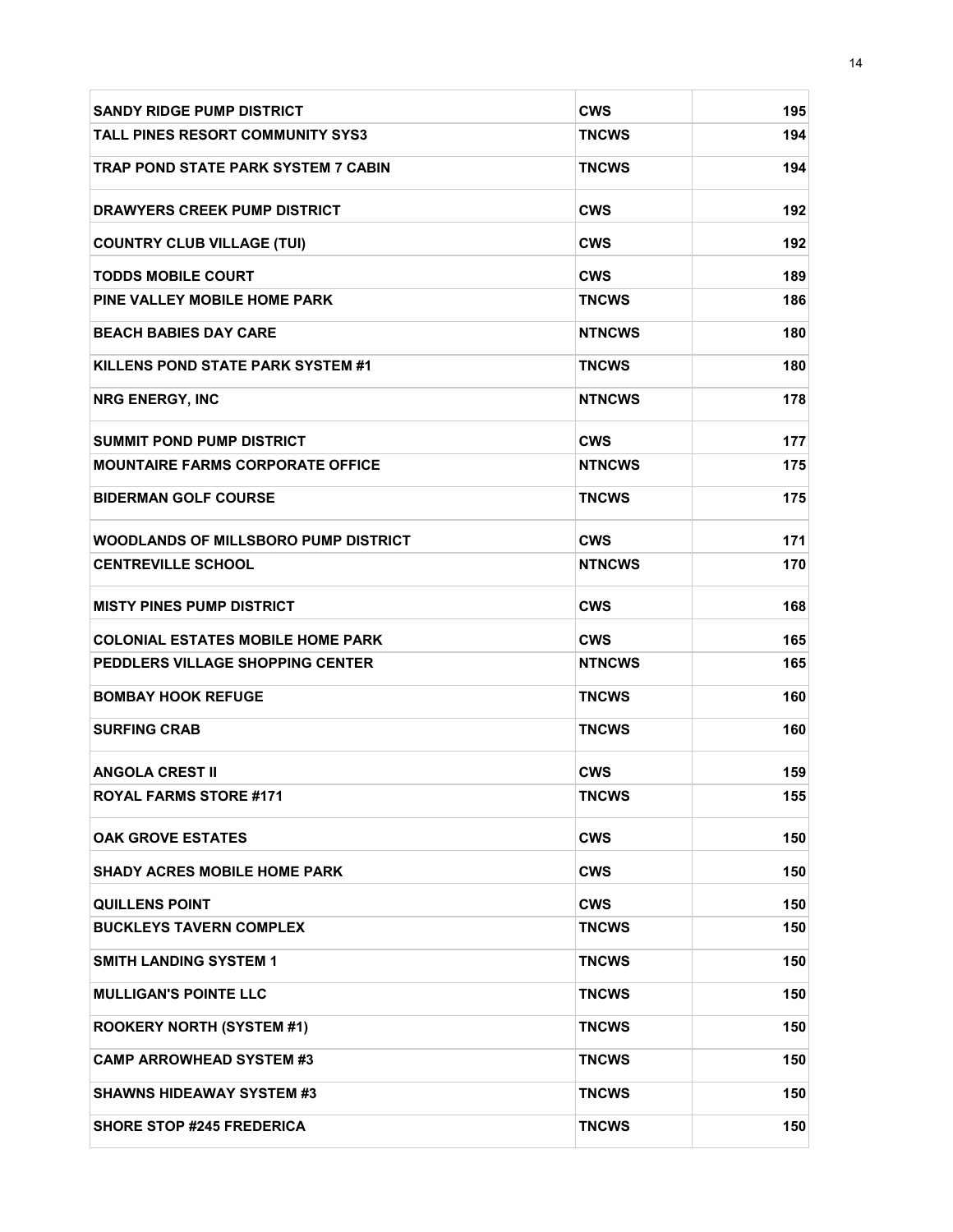| <b>GROTTO PIZZA SOUTH BETHANY</b>            | <b>TNCWS</b>  | 150 |
|----------------------------------------------|---------------|-----|
| <b>SAVANNAH RD. CENTER</b>                   | <b>TNCWS</b>  | 150 |
| <b>SHORE STOP #256 MILFORD</b>               | <b>TNCWS</b>  | 150 |
| <b>HEDGEROW HOLLOW TRAILER PARK</b>          | <b>CWS</b>    | 147 |
| <b>GREEN STINGER, THE</b>                    | TNCWS         | 145 |
| <b>G AND R CAMPGROUND</b>                    | <b>TNCWS</b>  | 145 |
| <b>CENTRAL DELAWARE HABITAT FOR HUMANITY</b> | <b>NTNCWS</b> | 142 |
| <b>WILLOW TREE PROPERTIES LLC</b>            | <b>CWS</b>    | 141 |
| <b>ST ANDREWS SCHOOL II</b>                  | <b>NTNCWS</b> | 140 |
| <b>GRANADA MOBILE HOME COURT</b>             | <b>CWS</b>    | 138 |
| <b>SUSSEX ACADEMY ELEMENTARY SCHOOL</b>      | <b>NTNCWS</b> | 138 |
| <b>INGRAM VILLAGE (AWC)</b>                  | <b>CWS</b>    | 135 |
| <b>DOVER MEADOWS PUMP DISTRICT</b>           | <b>CWS</b>    | 135 |
| <b>INV PERFORMANCE MATERIAL, LLC</b>         | <b>NTNCWS</b> | 135 |
| <b>LITTLE SCHOLARS CENTER I</b>              | <b>NTNCWS</b> | 134 |
| <b>HOLIDAY ACRES, LLC</b>                    | <b>CWS</b>    | 132 |
| PINE HAVEN MHP AND CAMPSITE SYSTEM #3        | TNCWS         | 132 |
| <b>DELAWARE ELECTRIC CO-OP</b>               | <b>NTNCWS</b> | 130 |
| <b>FISHERMANS VILLAGE</b>                    | <b>CWS</b>    | 129 |
| PONDS OF WILLOW GROVE                        | <b>CWS</b>    | 126 |
| <b>PARADISE ESTATES</b>                      | <b>CWS</b>    | 126 |
| <b>ASHLAND NATURE CENTER SYSTEM #2</b>       | TNCWS         | 125 |
| <b>FIELDSTONE GOLF CLUB</b>                  | <b>NTNCWS</b> | 124 |
| <b>TWIN MAPLES TRAILER PARK</b>              | CWS           | 123 |
| <b>LONG FARM ESTATES PUMP DISTRICT</b>       | <b>CWS</b>    | 123 |
| <b>RISING SUN PLAZA</b>                      | <b>TNCWS</b>  | 122 |
| <b>WILLOW LAKE PUMP DISTRICT</b>             | <b>CWS</b>    | 120 |
| <b>MAMIE A WARREN CENTER</b>                 | <b>NTNCWS</b> | 120 |
| <b>COZY CRITTERS DAYCARE</b>                 | <b>NTNCWS</b> | 120 |
| <b>WEST FENWICK STATION</b>                  | TNCWS         | 120 |
| <b>MT PLEASANT TRAILER PARK</b>              | <b>CWS</b>    | 117 |
| <b>TEAL POINT</b>                            | <b>CWS</b>    | 117 |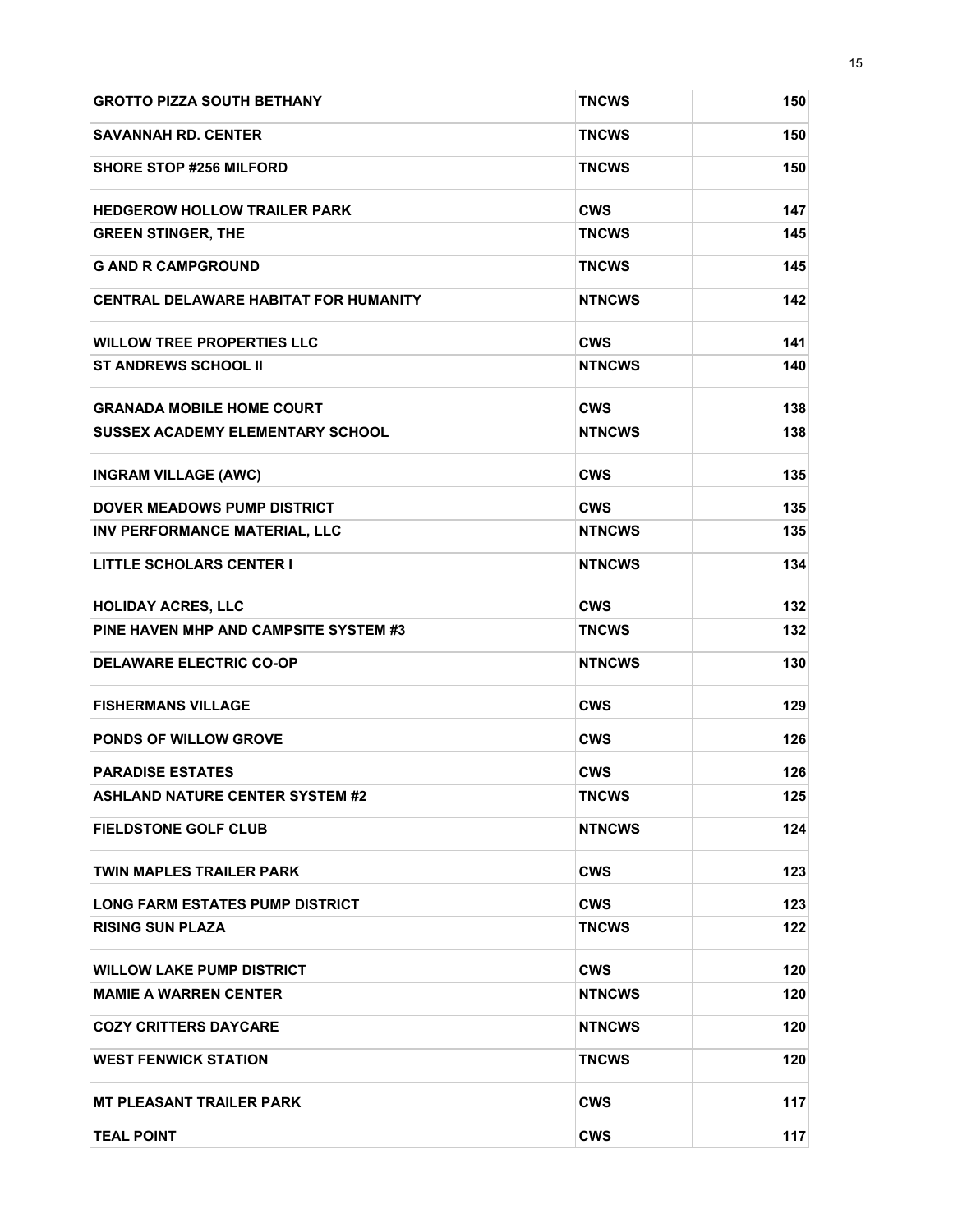| <b>BETHANY CREST LLC</b>                      | <b>CWS</b>    | 115 |
|-----------------------------------------------|---------------|-----|
| <b>CENTER FOR THE CREATIVE ARTS</b>           | <b>NTNCWS</b> | 115 |
| <b>SPLASH BAY SHORE DAY SCHOOL</b>            | <b>NTNCWS</b> | 115 |
| <b>SMITH LANDING SYSTEM 2</b>                 | <b>TNCWS</b>  | 114 |
| UNITED PARCEL SERVICES                        | <b>NTNCWS</b> | 112 |
| <b>DOVE ESTATES</b>                           | <b>CWS</b>    | 111 |
| <b>SEA WINDS PUMP DISTRICT</b>                | CWS           | 111 |
| <b>BLUE HERON ESTATES</b>                     | <b>CWS</b>    | 111 |
| <b>SERENITY MANOR ESTATES</b>                 | <b>CWS</b>    | 110 |
| <b>CENTRAL DELAWARE CHRISTIAN ACADEMY</b>     | <b>NTNCWS</b> | 110 |
| <b>PICKERING BEACH COMPANY</b>                | <b>TNCWS</b>  | 109 |
| <b>SHADY OAK TRAILER COURT</b>                | <b>CWS</b>    | 108 |
| <b>VILLAGE OF GRANDVIEW</b>                   | <b>CWS</b>    | 108 |
| <b>WEBBS LANDING PUMP DISTRICT</b>            | <b>CWS</b>    | 105 |
| <b>FAIRWAYS INN</b>                           | <b>TNCWS</b>  | 105 |
| <b>CAPTAIN'S WAY</b>                          | <b>CWS</b>    | 102 |
| <b>CENTRAL CHRISTIAN SCHOOL</b>               | <b>NTNCWS</b> | 100 |
| <b>HERTRICH</b>                               | <b>NTNCWS</b> | 100 |
| <b>HEARTH RESTAURANT</b>                      | TNCWS         | 100 |
| <b>BETHANY CLUB TENNIS</b>                    | TNCWS         | 100 |
| <b>OCEAN BAY PLAZA</b>                        | TNCWS         | 100 |
| <b>CAMP BARNES INC</b>                        | <b>TNCWS</b>  | 100 |
| <b>WOODSIDE GOOSE CREEK</b>                   | <b>TNCWS</b>  | 100 |
| <b>CAMP ARROWHEAD SYSTEM #1</b>               | <b>TNCWS</b>  | 100 |
| <b>WHITE CLAY CREEK STATE PARK (SYSTEM 1)</b> | <b>TNCWS</b>  | 100 |
| <b>BAVARIAN BAKERY AND DELI</b>               | TNCWS         | 100 |
| SHORE STOP #237 MILFORD (NORTHSIDE RT1)       | <b>TNCWS</b>  | 100 |
| <b>SOUTH FORK DELI</b>                        | TNCWS         | 100 |
| THE COUNTRY STORE, INC.                       | <b>TNCWS</b>  | 100 |
| <b>G AND R CAMPGROUND II</b>                  | TNCWS         | 100 |
| <b>ROYAL FARMS - CHESWOLD</b>                 | <b>TNCWS</b>  | 100 |
| <b>COUNTRY CENTER GIRL SCOUT CAMP</b>         | <b>TNCWS</b>  | 100 |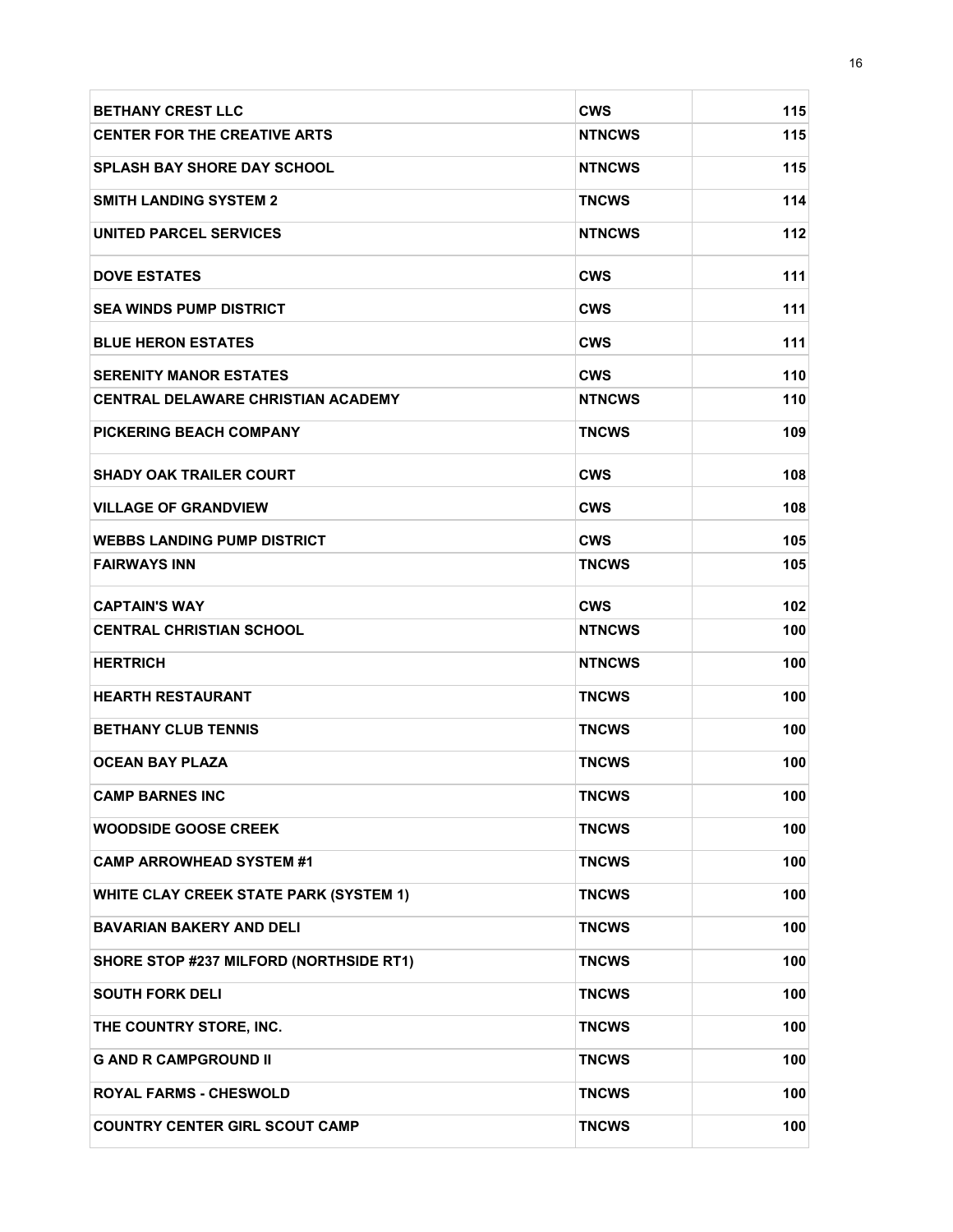| <b>SPORTS AT THE BEACH SYSTEM 1</b>           | <b>TNCWS</b>  | 100 |
|-----------------------------------------------|---------------|-----|
| <b>LYNCH HEIGHTS FUEL CORP</b>                | TNCWS         | 100 |
| <b>MESSICK'S MHC LLC SYSTEM 5</b>             | <b>CWS</b>    | 97  |
| <b>STAGE VILLAGE MHC</b>                      | CWS           | 93  |
| <b>HARTLY MOBILE HOME PARK</b>                | <b>CWS</b>    | 90  |
| <b>SAND HILL MOBILE HOME PARK</b>             | <b>CWS</b>    | 90  |
| <b>CAMP ARROWHEAD SYSTEM #4</b>               | <b>TNCWS</b>  | 90  |
| <b>CHILD CRAFT COMPANY</b>                    | <b>NTNCWS</b> | 88  |
| <b>SHELL, WE BOUNCE</b>                       | TNCWS         | 88  |
| <b>DOVER INDOOR TENNIS</b>                    | TNCWS         | 87  |
| <b>J &amp; J MHP</b>                          | <b>CWS</b>    | 84  |
| <b>KINGDOM KID'S DAY CARE</b>                 | <b>NTNCWS</b> | 83  |
| <b>SHELLS LEARNING CENTER III</b>             | <b>NTNCWS</b> | 83  |
| LITTLE PEOPLE CHILD DEVELOPMENT CENTER        | <b>NTNCWS</b> | 82  |
| <b>FLYING DUTCHMAN MOBILE HOME PARK 3</b>     | <b>CWS</b>    | 81  |
| <b>LAUREL PUMP DISTRICT</b>                   | <b>CWS</b>    | 81  |
| <b>HAPPY GO LUCKY TRAILER COURT</b>           | <b>TNCWS</b>  | 81  |
| <b>DELAWARE TURNPIKE ADMINISTRATION</b>       | <b>NTNCWS</b> | 80  |
| <b>COURTSIDE PICKLEBALL &amp; TENNIS CLUB</b> | TNCWS         | 80  |
| <b>INN AT MONTCHANIN</b>                      | TNCWS         | 80  |
| LITTLE EINSTEIN'S PRESCHOOL & SCHOOL AGE      | <b>NTNCWS</b> | 79  |
| <b>TALL PINES RESORT COMMUNITY SYS4</b>       | <b>TNCWS</b>  | 79  |
| <b>CHERRY CREEK VALLEY</b>                    | <b>CWS</b>    | 78  |
| PICTSWEET COMPANY, THE                        | <b>NTNCWS</b> | 78  |
| <b>BLANTON'S MANUFACTURED HOME COMMUNITY</b>  | <b>CWS</b>    | 75  |
| <b>O A NEWTON AND SONS INC</b>                | <b>NTNCWS</b> | 75  |
| <b>HOCKER'S SUPER CENTER</b>                  | <b>NTNCWS</b> | 75  |
| <b>FISH HOOK MOBILE HOME PARK</b>             | CWS           | 72  |
| <b>MESSICK'S MHC LLC SYSTEM 4</b>             | CWS           | 72  |
| THE VINES OF SANDHILL                         | <b>CWS</b>    | 72  |
| <b>MOTHER GOOSE CHILDREN'S CENTER</b>         | <b>NTNCWS</b> | 70  |
| <b>CHILDREN &amp; FAMILIES FIRST - SMYRNA</b> | <b>NTNCWS</b> | 70  |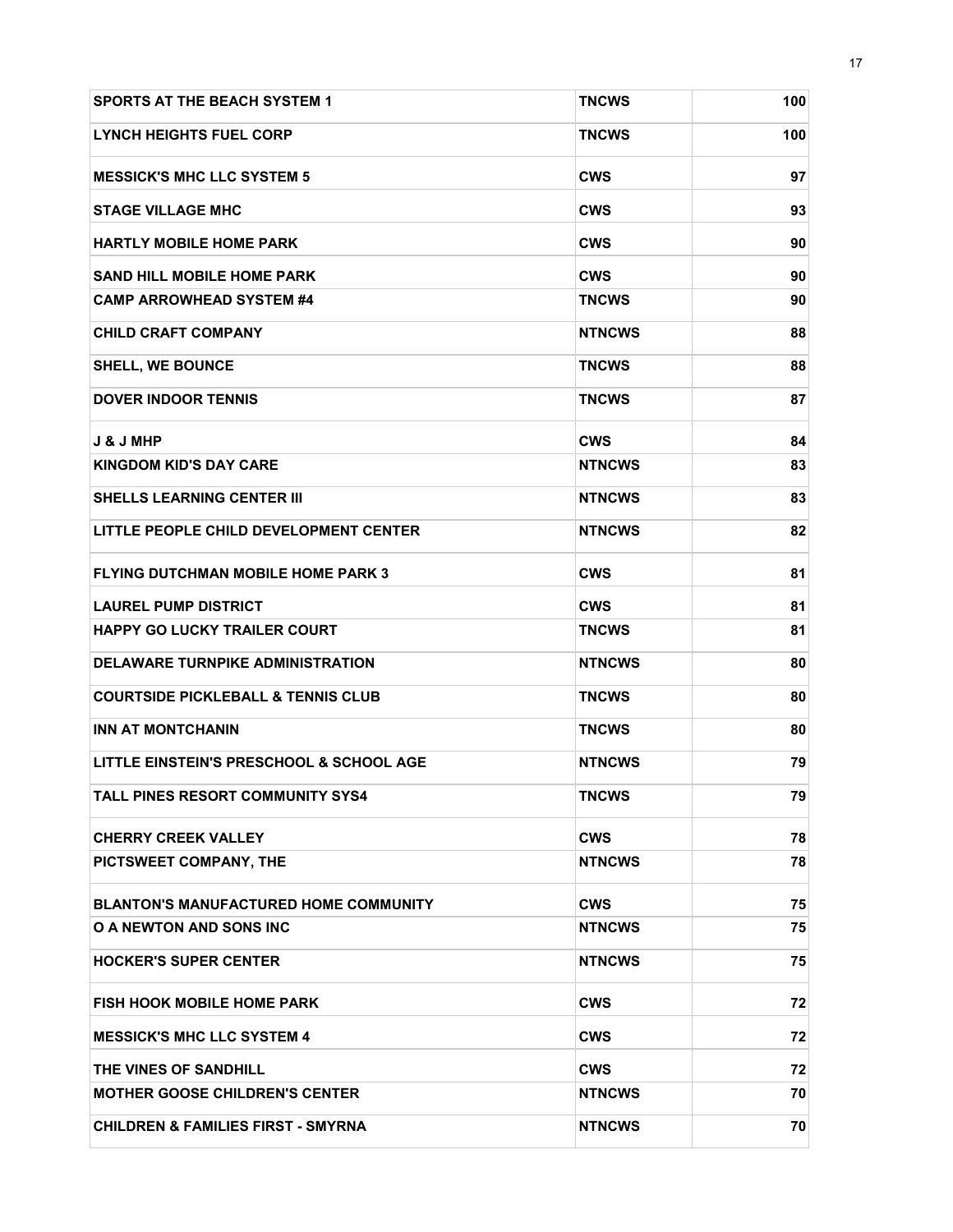| <b>CAMDEN WYOMING MOOSE</b>                 | <b>TNCWS</b>  | 70 |
|---------------------------------------------|---------------|----|
| <b>FORT DUPONT</b>                          | <b>CWS</b>    | 69 |
| <b>TALL PINES RESORT COMMUNITY SYS2</b>     | <b>CWS</b>    | 69 |
| <b>CROSSROAD CHRISTIAN CHURCH ACADEMY</b>   | <b>NTNCWS</b> | 68 |
| <b>MARYDEL PLAZA</b>                        | TNCWS         | 68 |
| <b>SMYRNA CHRISTIAN SCHOOL &amp; CHURCH</b> | <b>NTNCWS</b> | 67 |
| <b>EDS MOBILE HOME PARK</b>                 | <b>CWS</b>    | 66 |
| <b>COUNTRYSIDE HAMLET</b>                   | <b>CWS</b>    | 66 |
| <b>STARGATE PIZZA RESTAURANT</b>            | <b>TNCWS</b>  | 66 |
| UPCOUNTRY MANUFACTURED HOME COMMUNITY       | <b>CWS</b>    | 65 |
| <b>COUNTRY REST HOME</b>                    | <b>CWS</b>    | 65 |
| <b>HILLTOP TRAILER PARK</b>                 | <b>CWS</b>    | 65 |
| <b>WILLIS AUTO MALL</b>                     | <b>NTNCWS</b> | 65 |
| <b>MESSICK'S MHC LLC SYSTEM 6</b>           | <b>CWS</b>    | 63 |
| <b>MILTON CHEER INC.</b>                    | <b>NTNCWS</b> | 63 |
| <b>CARPENTERS ROW</b>                       | <b>CWS</b>    | 60 |
| PLEASANT ACRES, LLC                         | <b>CWS</b>    | 60 |
| UNIVERSITY DE CARVEL RESEARCH & ED CNTR     | <b>NTNCWS</b> | 60 |
| <b>CHILD'S PLAY BY THE BAY</b>              | <b>NTNCWS</b> | 60 |
| <b>HARTLY FAMILY LEARNING CENTER</b>        | <b>NTNCWS</b> | 60 |
| <b>OLLIES IMAGINATION STATION</b>           | <b>NTNCWS</b> | 60 |
| <b>MT CUBA CENTER</b>                       | <b>NTNCWS</b> | 60 |
| <b>CHILDRENS SECRET GARDEN</b>              | <b>NTNCWS</b> | 60 |
| <b>RED MILL INN</b>                         | <b>TNCWS</b>  | 60 |
| <b>INDIAN RIVER YACHT CLUB</b>              | TNCWS         | 60 |
| <b>ANGOLA CREST I</b>                       | TNCWS         | 60 |
| <b>ABBOTTS MILL NATURE CENTER</b>           | <b>TNCWS</b>  | 60 |
| <b>WOODS EDGE I</b>                         | TNCWS         | 60 |
| KILLENS POND STATE PARK SYSTEM #3           | TNCWS         | 60 |
| <b>SHAWNS HIDEAWAY SYSTEM #4</b>            | TNCWS         | 60 |
| <b>SHAWNEE COUNTRY STORE</b>                | TNCWS         | 60 |
| <b>AUBURN VALLEY STATE PARK</b>             | <b>TNCWS</b>  | 57 |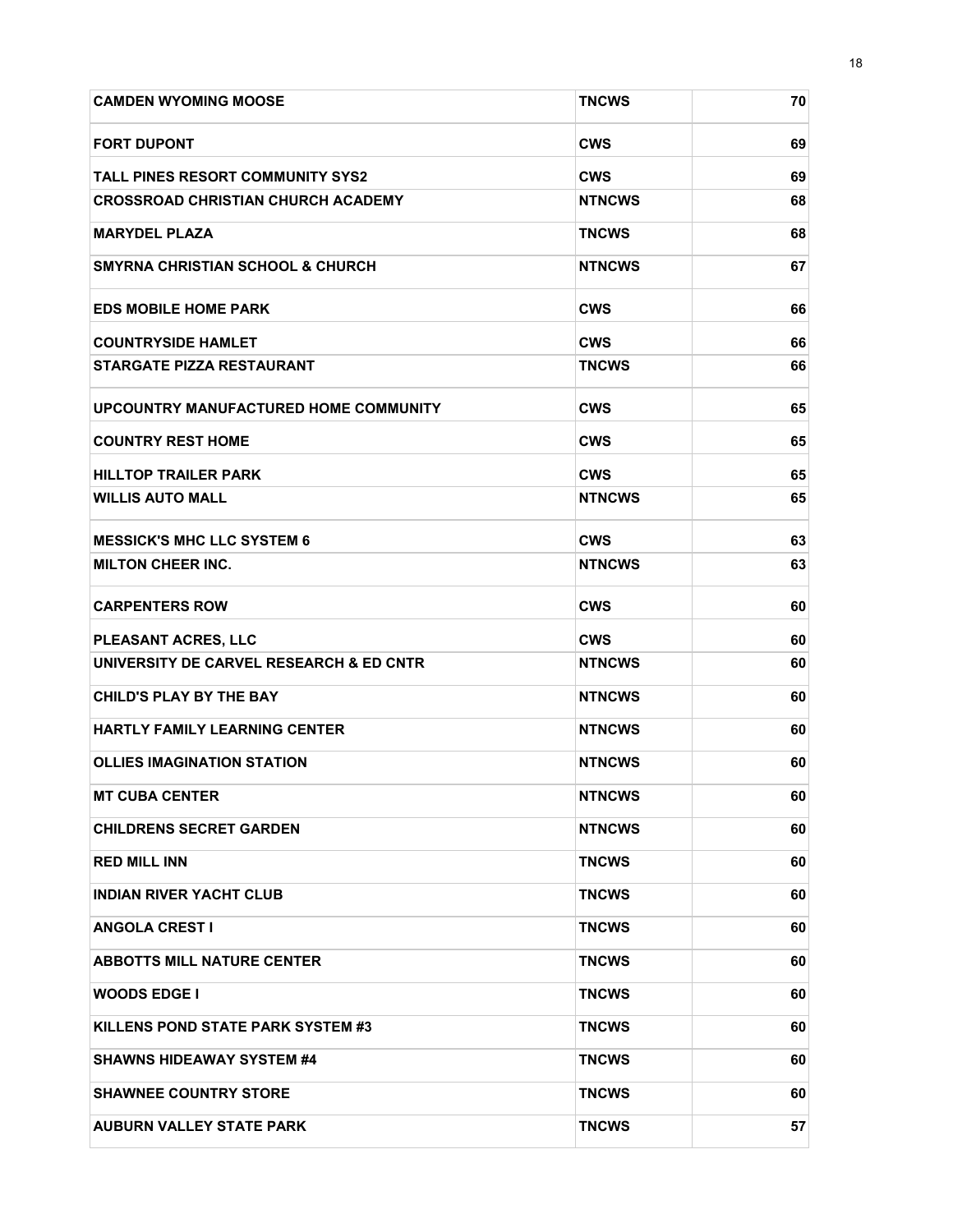| <b>WHITE CLAY CREEK STATE PARK (SYSTEM 3)</b>       | <b>TNCWS</b>  | 56 |
|-----------------------------------------------------|---------------|----|
| <b>DISCOVERY COVE LEARNING CENTER</b>               | <b>NTNCWS</b> | 55 |
| <b>PAPEN FARMS INC</b>                              | <b>TNCWS</b>  | 55 |
| <b>MARANATHA COURT</b>                              | <b>CWS</b>    | 54 |
| <b>KENT CO REGIONAL WASTEWATER FACILITY</b>         | <b>NTNCWS</b> | 54 |
| <b>RAINBOW DAY CARE</b>                             | <b>NTNCWS</b> | 54 |
| <b>DANIELS TRAILER PARK</b>                         | <b>TNCWS</b>  | 54 |
| <b>ANYO PROPERTIES</b>                              | <b>TNCWS</b>  | 52 |
| <b>COUNTRYSIDE ESTATES</b>                          | <b>CWS</b>    | 50 |
| <b>LAW MOBILE HOME PARK</b>                         | <b>CWS</b>    | 50 |
| <b>GREENWOOD COUNTRY RETIREMENT</b>                 | <b>CWS</b>    | 50 |
| <b>VILLAGE SQUARE ACADEMY LEARNING CENTER</b>       | <b>NTNCWS</b> | 50 |
| <b>SUMMIT AVIATION</b>                              | <b>NTNCWS</b> | 50 |
| <b>CHILDREN &amp; FAMILIES FIRST - COOL SPRINGS</b> | <b>NTNCWS</b> | 50 |
| <b>LULLABY LEARNING CENTER, INC.</b>                | <b>NTNCWS</b> | 50 |
| <b>FIRST STEP PRESCHOOL</b>                         | <b>NTNCWS</b> | 50 |
| <b>KELLYS TAVERN</b>                                | <b>TNCWS</b>  | 50 |
| <b>TOWNSEND TAVERN &amp; LIQUOR STORE</b>           | <b>TNCWS</b>  | 50 |
| <b>DELAWARE STATE POLICE TROOP 9</b>                | <b>TNCWS</b>  | 50 |
| <b>SHOPPES OF MILLVILLE</b>                         | <b>TNCWS</b>  | 50 |
| <b>SHULTIES GENERAL STORE</b>                       | <b>TNCWS</b>  | 50 |
| <b>HOLTS LANDING STATE PARK</b>                     | <b>TNCWS</b>  | 50 |
| <b>NORTH GATE SHOPPING CENTER</b>                   | <b>TNCWS</b>  | 50 |
| <b>WILLIAMSVILLE COUNTRY VILLAGE</b>                | <b>TNCWS</b>  | 50 |
| <b>SHORE STOP #231 RISING SUN</b>                   | TNCWS         | 50 |
| <b>SHORE STOP #279 GREENWOOD</b>                    | <b>TNCWS</b>  | 50 |
| <b>SHORE STOP #253 NEW CASTLE</b>                   | <b>TNCWS</b>  | 50 |
| <b>SOUTHERN GRILL OF ELLENDALE</b>                  | <b>TNCWS</b>  | 50 |
| <b>BRUMBLEY'S FAMILY PARK</b>                       | <b>CWS</b>    | 48 |
| <b>BANKS PLAZA</b>                                  | <b>TNCWS</b>  | 48 |
| <b>ALLEN HARIM - DAGSBORO HATCHERY</b>              | <b>NTNCWS</b> | 47 |
| <b>CENTREVILLE LAYTON SCHOOL</b>                    | <b>NTNCWS</b> | 47 |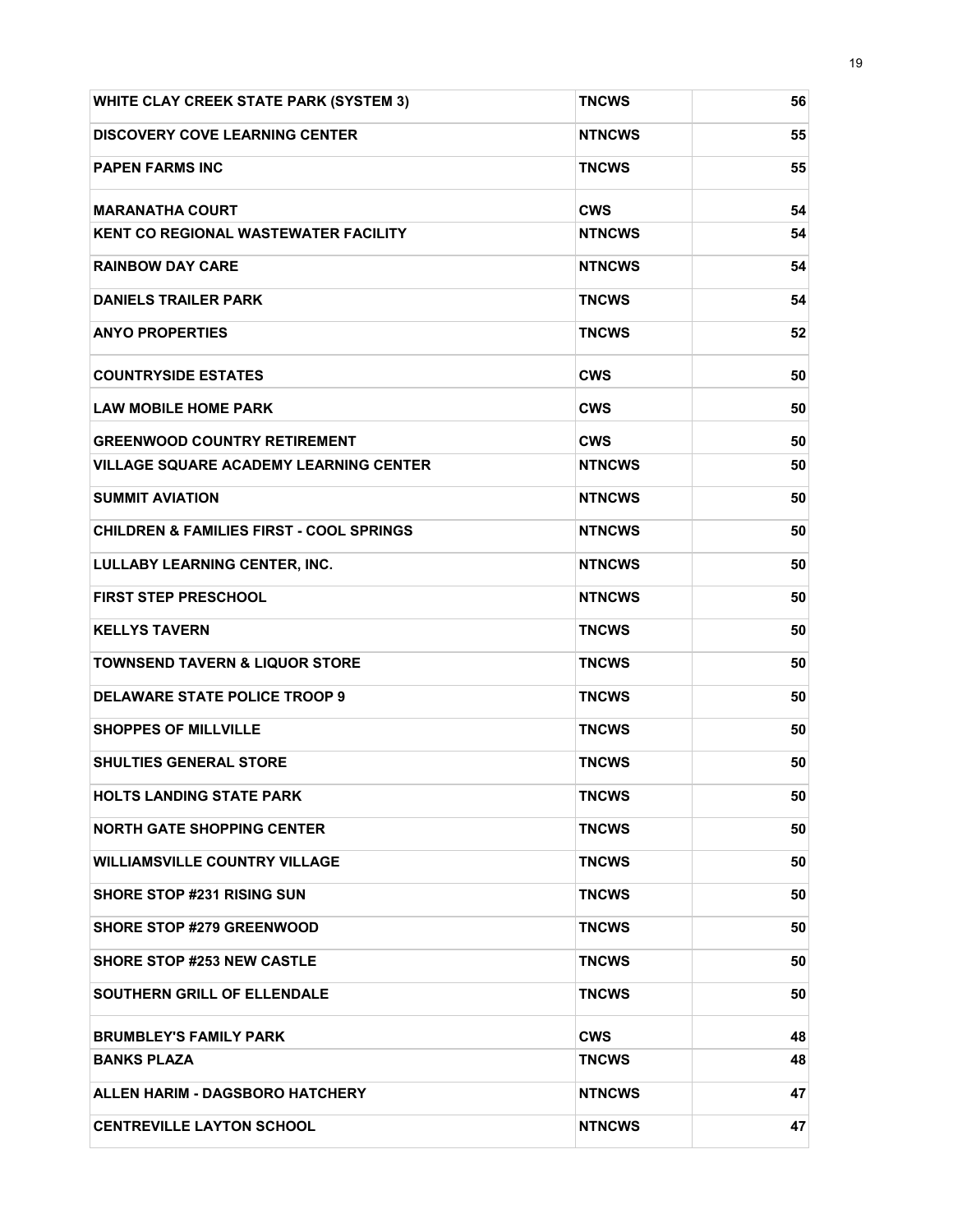| <b>PERDUE FEED MILL</b>                         | <b>NTNCWS</b> | 47 |
|-------------------------------------------------|---------------|----|
| <b>FOREST PARK</b>                              | <b>CWS</b>    | 46 |
| <b>BRAFMAN FAMILY DENTISTRY</b>                 | <b>TNCWS</b>  | 46 |
| <b>WOODS EDGE MOBILE HOME PARK</b>              | <b>CWS</b>    | 45 |
| <b>MESSICK'S MHC LLC SYSTEM 3</b>               | <b>CWS</b>    | 45 |
| <b>KENT COUNTY MOTOR SALES</b>                  | <b>NTNCWS</b> | 45 |
| <b>INTERCOLLEGIATE STUDIES INSTITUTE</b>        | <b>NTNCWS</b> | 45 |
| <b>KENT CO. REGIONAL SPORTS COMPLEX - SYS 2</b> | <b>NTNCWS</b> | 45 |
| <b>KRISTINS CARE AND LEARNING CENTER</b>        | <b>NTNCWS</b> | 44 |
| <b>BRIDGEVILLE COMMERCIAL PARK</b>              | <b>TNCWS</b>  | 44 |
| <b>HY-POINT DAIRY FARMS</b>                     | <b>NTNCWS</b> | 43 |
| <b>GANDER WOODS PUMP DISTRICT</b>               | <b>CWS</b>    | 42 |
| <b>WOODLAND TRAILER COURT</b>                   | <b>CWS</b>    | 41 |
| <b>HAND-N-HAND EARLY LEARNING CENTER</b>        | <b>NTNCWS</b> | 41 |
| <b>STRIMELS MOBILE HOME PARK</b>                | <b>CWS</b>    | 40 |
| <b>CRYSTAL STEEL FABRICATORS</b>                | <b>NTNCWS</b> | 40 |
| <b>GLASGOW DELI</b>                             | <b>TNCWS</b>  | 40 |
| <b>JP'S WHARF</b>                               | <b>TNCWS</b>  | 39 |
| <b>BRENFORD PLAZA BUSINESS CENTER</b>           | <b>TNCWS</b>  | 37 |
| <b>MESSICK'S MHC LLC SYSTEM 2</b>               | <b>CWS</b>    | 36 |
| <b>LIGHTHOUSE POINT AND COMMUNITY CENTER</b>    | <b>NTNCWS</b> | 36 |
| <b>WOODS EDGE II</b>                            | <b>TNCWS</b>  | 36 |
| <b>NORTHSIDE PROFESSIONAL CENTER</b>            | <b>NTNCWS</b> | 35 |
| <b>GUARDIAN ANGELS' DAYCARE</b>                 | <b>NTNCWS</b> | 35 |
| DELAWARE STATE POLICE TROOP 4                   | <b>TNCWS</b>  | 35 |
| <b>ALLEN HARIM - SEAFORD FEED MILL</b>          | <b>NTNCWS</b> | 34 |
| <b>BLUE MARLIN ICE, LLC</b>                     | <b>TNCWS</b>  | 34 |
| <b>DOLLAR GENERAL - KENTON</b>                  | <b>TNCWS</b>  | 34 |
| LITTLE EINSTEIN'S SCHOOL AGE CENTER             | <b>NTNCWS</b> | 33 |
| <b>LYNCHS MOBILE HOME PARK</b>                  | <b>CWS</b>    | 32 |
| <b>LAKESIDE HOME LLC</b>                        | <b>CWS</b>    | 32 |
| <b>HAPPY PLACE CHILDCARE OF MIDDLETOWN</b>      | <b>NTNCWS</b> | 32 |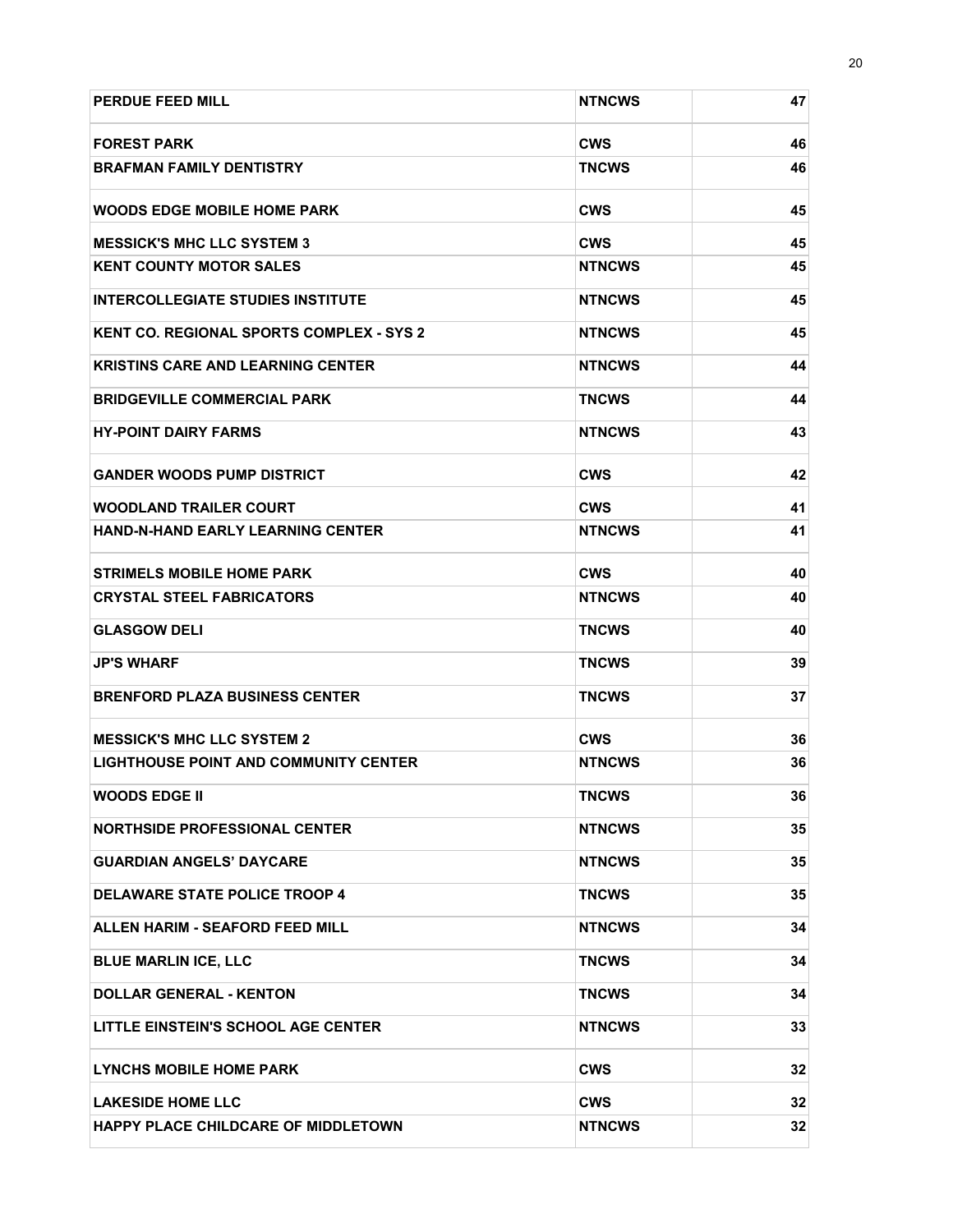| <b>AUGUSTINE INN RESTAURANT</b>               | <b>TNCWS</b>  | 32 |
|-----------------------------------------------|---------------|----|
| AMERICAN CLASSIC GOLF CLUB, LLC.              | <b>TNCWS</b>  | 32 |
| <b>EVANS FARMS/FROZEN FARMER, LLC</b>         | <b>TNCWS</b>  | 31 |
| <b>CONNECTION COMMUNITY CHURCH, INC.</b>      | <b>TNCWS</b>  | 31 |
| <b>WHITE OAK SUBDIVISION</b>                  | <b>CWS</b>    | 30 |
| <b>FLYING DUTCHMAN MOBILE HOME PARK 1</b>     | <b>CWS</b>    | 30 |
| <b>FLYING DUTCHMAN MOBILE HOME PARK 2</b>     | <b>CWS</b>    | 30 |
| <b>CHILDRENS CENTER, THE</b>                  | <b>NTNCWS</b> | 30 |
| <b>LOTUS BLOSSOM LEARNING CENTER</b>          | <b>NTNCWS</b> | 30 |
| <b>SHINING TIME DAY CARE CENTER</b>           | <b>NTNCWS</b> | 30 |
| <b>MARYDEL AG SUPPLY, LLC.</b>                | <b>TNCWS</b>  | 30 |
| <b>GRAYS TRAILER PARK</b>                     | <b>TNCWS</b>  | 30 |
| <b>FREDERICKS COUNTRY CENTER</b>              | <b>TNCWS</b>  | 30 |
| <b>SKATEWORLD, INC.</b>                       | <b>TNCWS</b>  | 30 |
| <b>PRIMEHOOK NATIONAL WILDLIFE REFUGE</b>     | <b>TNCWS</b>  | 30 |
| <b>NOTHING BETTER</b>                         | <b>TNCWS</b>  | 28 |
| <b>ROYAL FARMS #117 - PEARSON CORNER</b>      | <b>TNCWS</b>  | 27 |
| KILLENS POND STATE PARK SYSTEM #5             | <b>TNCWS</b>  | 26 |
| <b>ONE 13 TAVERNS</b>                         | <b>TNCWS</b>  | 26 |
| <b>HARRINGTON MOOSE LODGE 534</b>             | <b>TNCWS</b>  | 25 |
| YORK BEACH MALL                               | <b>TNCWS</b>  | 25 |
| <b>VALERIES BAR &amp; GRILL</b>               | <b>TNCWS</b>  | 25 |
| <b>REHOBOTH BEACH COUNTRY CLUB</b>            | <b>TNCWS</b>  | 25 |
| <b>WHITE CLAY CREEK STATE PARK (SYSTEM 2)</b> | <b>TNCWS</b>  | 25 |
| KILLENS POND STATE PARK SYSTEM #4             | <b>TNCWS</b>  | 25 |
| TRAP POND STATE PARK SYSTEM 5-RANGER MAN      | <b>TNCWS</b>  | 25 |
| THE STORE IN GUMBORO                          | <b>TNCWS</b>  | 25 |
| MOMMA G SOUL FOOD & JAMAICAN RESTAURANT       | <b>TNCWS</b>  | 25 |
| <b>SUMMIT CENTER</b>                          | <b>TNCWS</b>  | 25 |
| <b>SHAMROCK MOTEL</b>                         | <b>TNCWS</b>  | 25 |
| <b>TACO'S CHABELITA</b>                       | <b>TNCWS</b>  | 25 |
| <b>WOODSIDE CENTER</b>                        | <b>TNCWS</b>  | 25 |